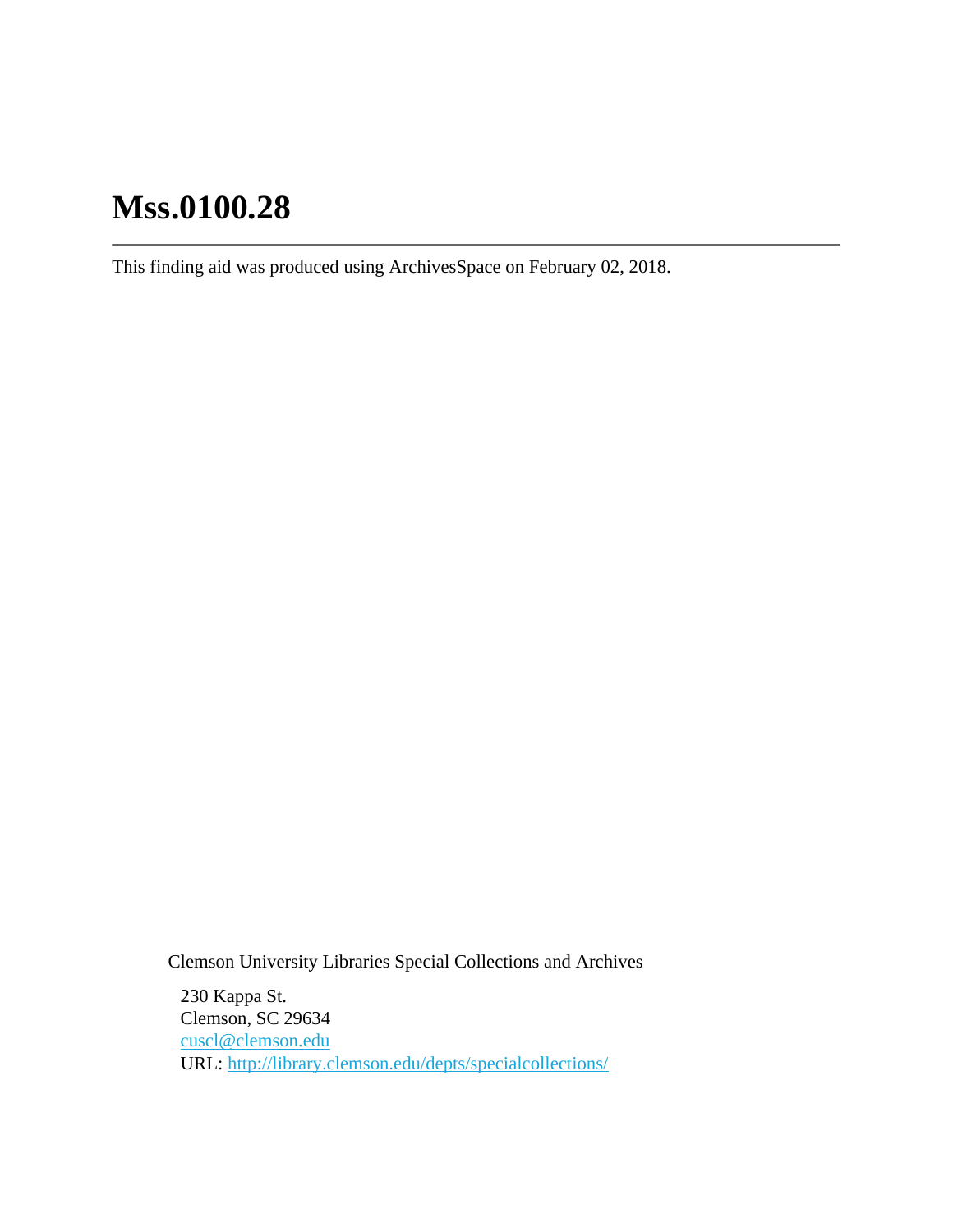## <span id="page-1-0"></span>**Table of Contents**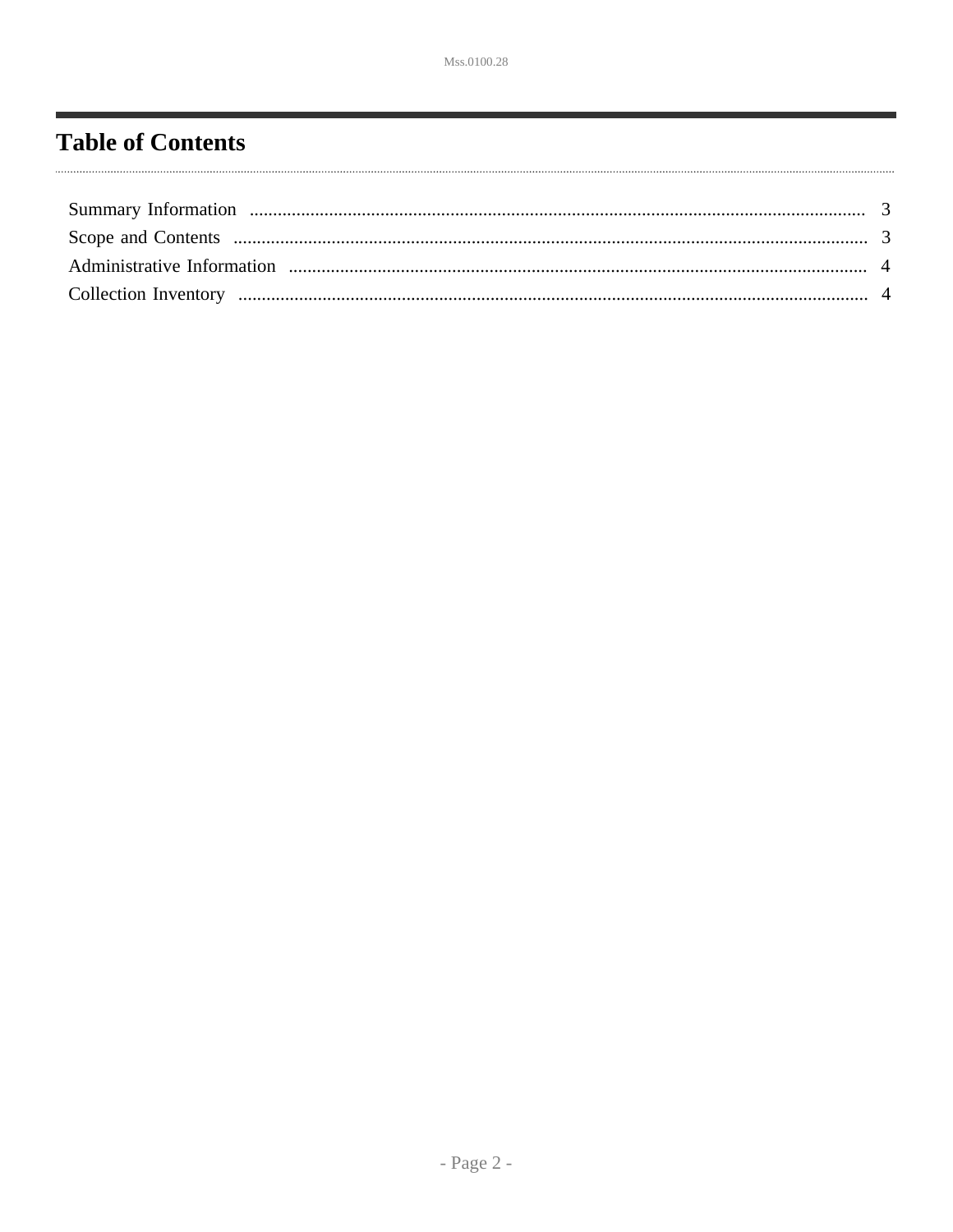| <b>Clemson University Libraries Special Collections and Archives</b> |
|----------------------------------------------------------------------|
| <b>Strom Thurmond Collection, Volume Mail Series</b>                 |
| Mss.0100.28                                                          |
| 1976-1998                                                            |
| 11 Cubic Feet                                                        |
| English                                                              |
| $1-22$                                                               |
|                                                                      |

## <span id="page-2-0"></span>**Summary Information**

**^** [Return to Table of Contents](#page-1-0)

## <span id="page-2-1"></span>**Scope and Contents**

The Volume Mail Series covers the period of time from 1976 through 1998, however there are no records for 1980, 1984, 1988, 1989, 1990, 1994. It consists of large numbers of form letters or postcards concerning a single topic. Because of the large quantities of material involved, Volume Mail was received and handled separately from regular Correspondence Management Service (CMS). The Volume Mail Series consists of correspondence that exemplifies the interest of the public in a particular topic or topics during any given year. Volume Mail was a vehicle that Senator Thurmond's constituency used to broadcast their interest in current issues they felt the Senator & the government should take note of. Some of the topics in this series include: Abortion, African Seeds of Hope, Animal Use for Testing, Asbestos Victims, Anti-discrimination Bill, Antitrust Labor Laws, Airline Regulatory Reform Act, Automobile Tariffs, Bert Lance, Bosnia, Cable Regulation Bill, Campaign Finance Reform, Child Labor, Child Pornography, China - Most Favored Nation Status, Civil Service Retirement, Compromise Budget Plan, Cuba - Trade Relations, Cuts in Title I Program, Day Care Programs, Discrimination, Education, Endangered Species Act, Energy Bill, Every Fifth Child Act, Farm Prices, Federal Gasoline Tax Increase, Federal Neutrality Act, Fibromyalgia, Flat Tax, Food Stamps, Headstart, Homosexuals in the Armed Services, Hunger, Impeachment - Andrew Young, Iraqi Prisoners of War, Israel, Kennedy - Thurmond Bill, Labor Law Reform Bill, Madalyn Murray O'Hair, Martin Luther King Day, Medicare, Mexican Prisoner Exchange, Military Aid to El Salvador, Minimum Wage, MX Missile System, NAFTA, National Health Insurance, Older Americans Act, Overturning the Gag Rule, Panama Canal Treaties, Polygraph Law, President William J. Clinton, Pro-family & Pro-morality Amendment, Reduction of Naval Reserves, Religious Freedom, Right to Work, Robert H. Bork nomination to the US Supreme Court, Saccharin Ban Bill, SALT Arms Talks, Sandra Day O'Connor Nomination to the US Supreme Court, Satellite Home Viewer Act, Slaughter of Cambodian Citizens by Communist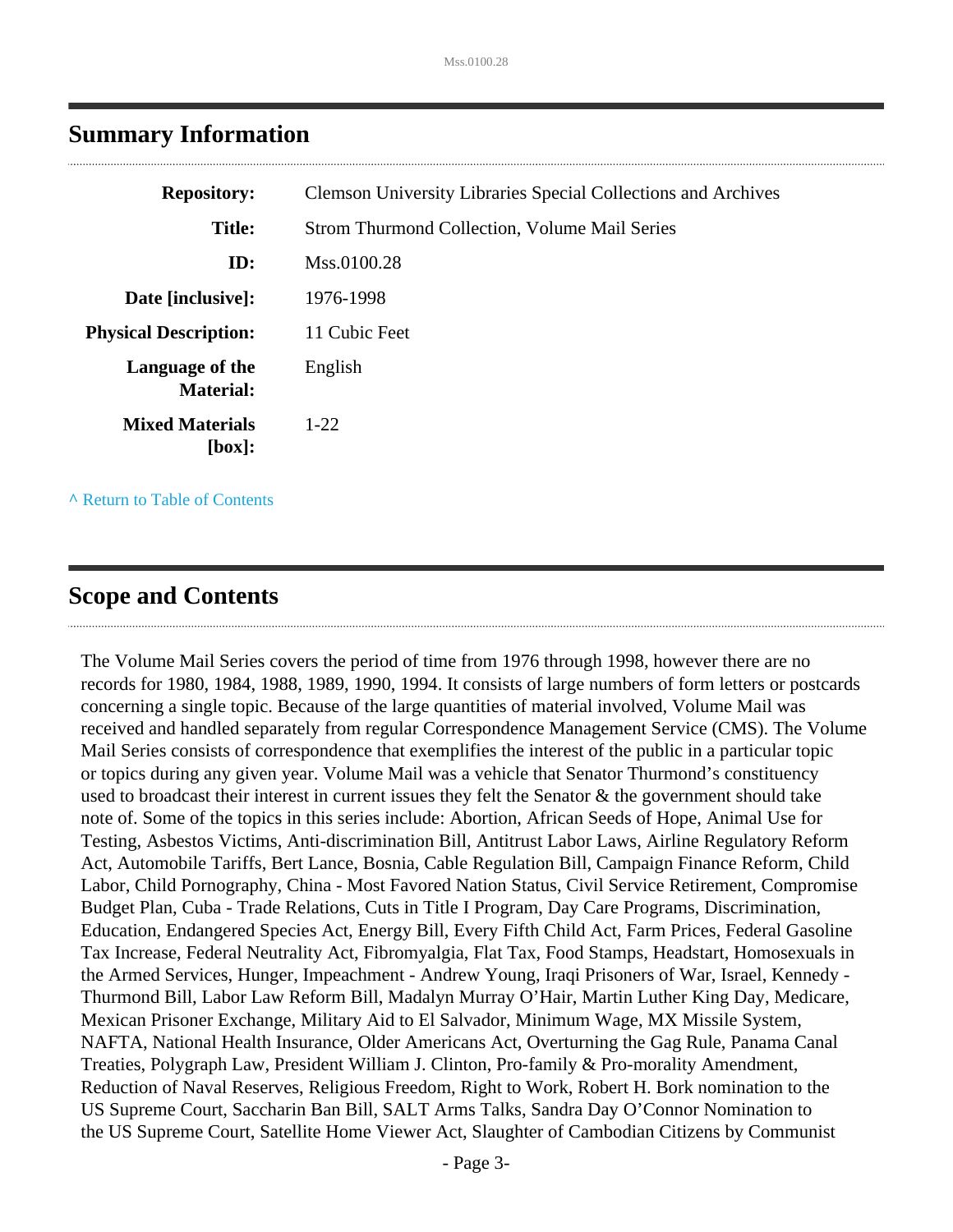#### Mss.0100.28

Government, Social Security, Tariff Act, Tax Reform Bill, Tobacco Excise Tax, Tuition Tax Credit, Unemployment Compensation Act, United Nations, US Armed Forces in Haiti, US Armed Forces in Somalia, Voluntary School Prayer Amendment, Voting Rights, Welfare Reform, Women in Combat, and Workers' Rights.

**^** [Return to Table of Contents](#page-1-0)

## <span id="page-3-0"></span>**Administrative Information**

### **Publication Statement**

Clemson University Libraries Special Collections and Archives

230 Kappa St. Clemson, SC 29634 [cuscl@clemson.edu](mailto:cuscl@clemson.edu) URL:<http://library.clemson.edu/depts/specialcollections/>

### **^** [Return to Table of Contents](#page-1-0)

## <span id="page-3-1"></span>**Collection Inventory**

| <b>Volume Mail Series 28, 1976 - 1998</b>                                                                 | $box 1-22$       | folder $1-468$ |
|-----------------------------------------------------------------------------------------------------------|------------------|----------------|
| <b>Year 1976</b>                                                                                          | $box 1-2$        | folder $1-34$  |
| <b>Title/Description</b>                                                                                  | <b>Instances</b> |                |
| Abolishment of EPA [Environmental Protection Agency]                                                      | box 1            | folder 1       |
| Antitrust Improvements Act (H.R.8532, S.1284)                                                             | box 1            | folder 2       |
| Abortion                                                                                                  | box 1            | folder 3       |
| <b>Antitrust Labor Laws</b>                                                                               | box 1            | folder 4       |
| <b>Basic Educational Opportunity Grant Program</b>                                                        | box 1            | folder 5       |
| Byrd Amendment – Rhodesia and South Africa                                                                | box 1            | folder 6       |
| Byrd Amendment Senate Joint Resolution 191                                                                | box 1            | folder 7       |
| Common Situs Picketing, Secondary Boycotts, and Repeal of<br>14-B of Taft-Hartley Act (Right-to-Work Law) | box 1            | folder 8       |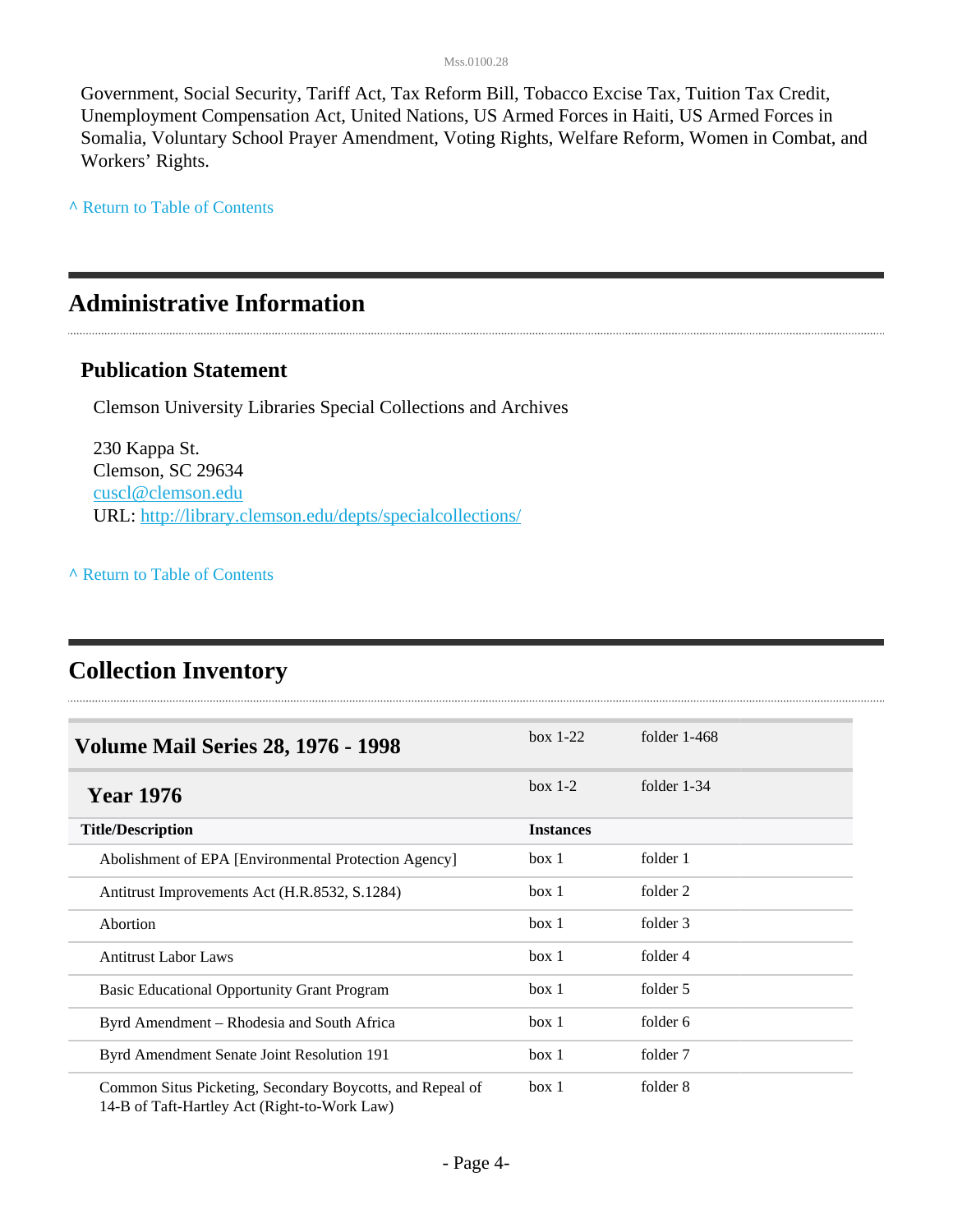| Consumer Communications Reform Act - S. 3192                 | box 1            | folder 9      |
|--------------------------------------------------------------|------------------|---------------|
| Continuation of Revenue Sharing Program                      | box 1            | folder 10     |
| Day Care Programs                                            | box 1            | folder 11     |
| <b>Defense Authorization Bill</b>                            | box 1            | folder 12     |
| <b>Federal Estate Tax Laws</b>                               | box 1            | folder 13     |
| Federal Funds for Historic Preservation                      | box 1            | folder 14     |
| Financial Cuts in Land and Water Conservation Fund           | box 1            | folder 15     |
| Fort Hood Land Expansion                                     | box 1            | folder 16     |
| Genocide Treaty-- S.3155                                     | box 1            | folder 17     |
| <b>GI Bill Delimiting Date</b>                               | box 1            | folder 18     |
| Health Professions Educational Assistance Act of 1976        | box 1            | folder 19     |
| Humphrey-Hawkins Full Employment Act                         | box 1            | folder 20     |
| Joint Air Base Strip--Fund Approval for Horry-Georgetown     | box 1            | folder 21     |
| Middle Distillate Fuels                                      | box 2            | folder 22     |
| National Health Insurance                                    | box 2            | folder 23     |
| One per cent Add-on for Retirees-- S.3134                    | box 2            | folder 24     |
| Panama Canal Treaties-- I 1976-1978                          | box 2            | folder 25     |
| Panama Canal Treaties-- II 1976-1978                         | box 2            | folder 26     |
| Panama Canal Treaties-- III 1976-1978                        | box 2            | folder 27     |
| Panama Canal Treaties-- IV 1976-1978                         | box 2            | folder 28     |
| Postal Services Bill-- H.R. 8603 & S.2844                    | box 2            | folder 29     |
| Retired Policemen and Firemen-- H.R. 13467                   | box 2            | folder 30     |
| Solid Waste Disposal Act Amendments-- S.2150                 | box 2            | folder 31     |
| Tax Reform Bill                                              | box 2            | folder 32     |
| <b>Unemployment Compensation Act Amendments</b>              | box 2            | folder 33     |
| Wright Amendment-- H.R. 9560 & S.2710                        | box 2            | folder 34     |
| <b>Year 1977</b>                                             | box 3-7          | folder 35-124 |
| <b>Title/Description</b>                                     | <b>Instances</b> |               |
| Agency for Consumer Advocacy                                 | box 3            | folder 35     |
| Airline Regulatory Reform Act-- S.689                        | box 3            | folder 36     |
| Alaska Wildlife-- S.1500                                     | box 3            | folder 37     |
| Amendments Prohibiting the Use of Federal Funds for Abortion | box 3            | folder 38     |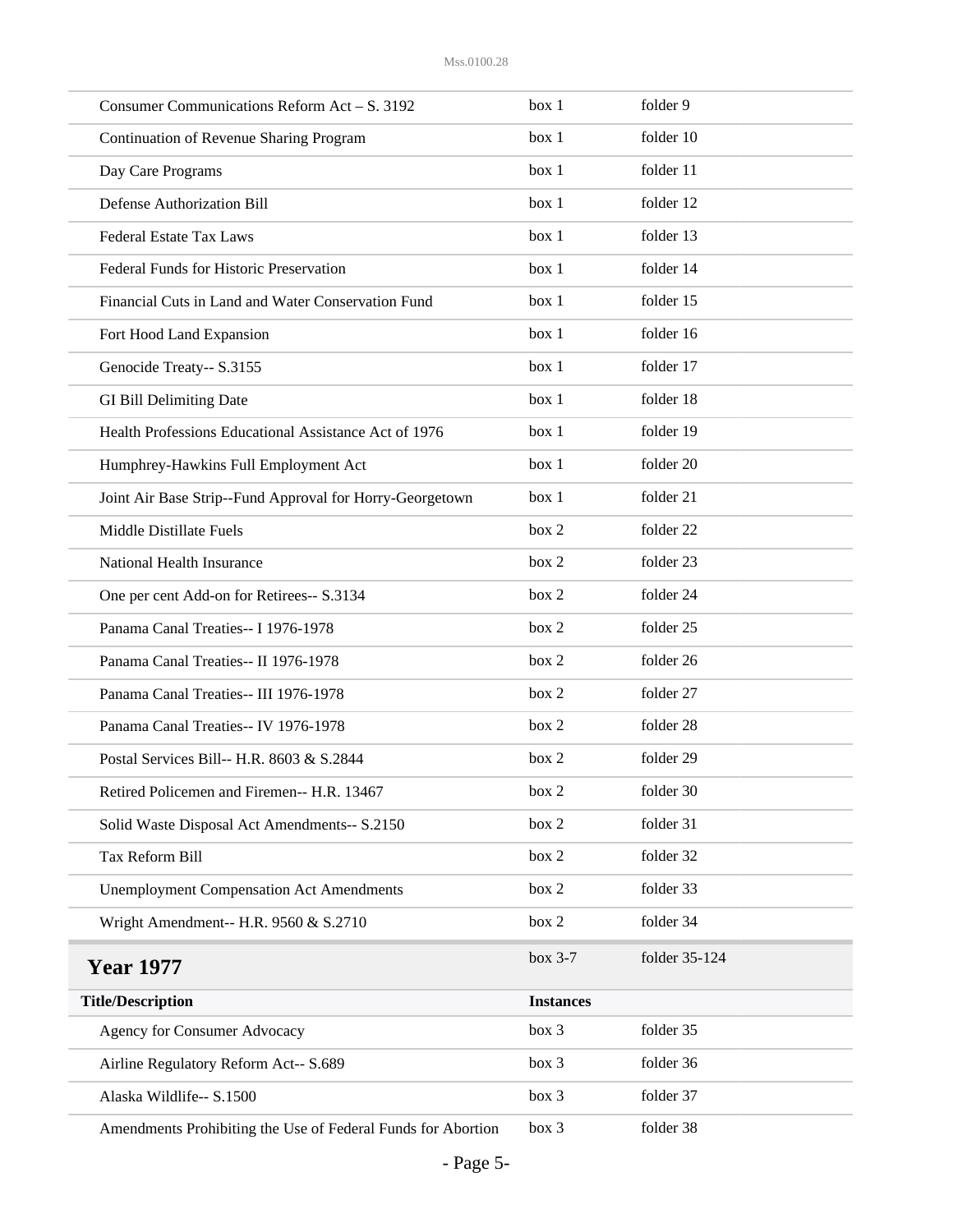| Amendments to Marine Mammal Protection Act of 1972                                                | box 3 | folder 39 |
|---------------------------------------------------------------------------------------------------|-------|-----------|
| <b>Amnesty for Illegal Aliens</b>                                                                 | box 3 | folder 40 |
| <b>Bert Lance</b>                                                                                 | box 3 | folder 41 |
| Board of Accreditation-- S.123                                                                    | box 3 | folder 42 |
| Campaign Reform                                                                                   | box 3 | folder 43 |
| Child Pornography                                                                                 | box 3 | folder 44 |
| Civil Service Retirement-- H.R. 9346 & S.1902                                                     | box 3 | folder 45 |
| <b>Clean Water Acts Amendments</b>                                                                | box 3 | folder 46 |
| Clinch River Breeder Reactor Project                                                              | box 3 | folder 47 |
| Confirmation of Theodore Sorensen to be the Director of<br>Central Intelligence Agency            | box 3 | folder 48 |
| Cuba - Trade Relations                                                                            | box 3 | folder 49 |
| Deregulation of Natural Gas                                                                       | box 3 | folder 50 |
| Elimination of US Army Reserves Civil Affairs Units-- Defense<br>Appropriations Bill-- H.R. 7933  | box 3 | folder 51 |
| Energy Bill – Crude Oil Equalization Tax                                                          | box 3 | folder 52 |
| Energy Conservation - Kennedy Amendment-- a.k.a. "Industrial<br>Energy Conservation Act"-- S.1992 | box 3 | folder 53 |
| <b>Equal Rights Amendment</b>                                                                     | box 3 | folder 54 |
| <b>Expansion of Redwood National Park</b>                                                         | box 3 | folder 55 |
| Farm Prices - Reclamation Act                                                                     | box 3 | folder 56 |
| Federal Trade Commission Improvement Act-- S.1288                                                 | box 3 | folder 57 |
| Five-day Mail Delivery                                                                            | box 3 | folder 58 |
| Food and Drug Administration - Laetrile                                                           | box 3 | folder 59 |
| Food Stamps - Food Stamp Amendment-- H.R. 3147                                                    | box 4 | folder 60 |
| Fringe Benefits Taxation-- S.42                                                                   | box 4 | folder 61 |
| Funding for International Women's Year                                                            | box 4 | folder 62 |
| Genocide Treaty-- S.3155                                                                          | box 4 | folder 63 |
| Hatch Act Reform Bill-- H.R. 10 & S.80                                                            | box 4 | folder 64 |
| Hospital Cost Containment Act-- H.R. 6575 & S.1391                                                | box 4 | folder 65 |
| Housing and Community Development Act-- H.R. 6655 &<br>S.1523                                     | box 4 | folder 66 |
| Impeachment - Andrew Young                                                                        | box 4 | folder 67 |
| Instant Voter Registration-- H.R. 5400 & S.1072                                                   | box 4 | folder 68 |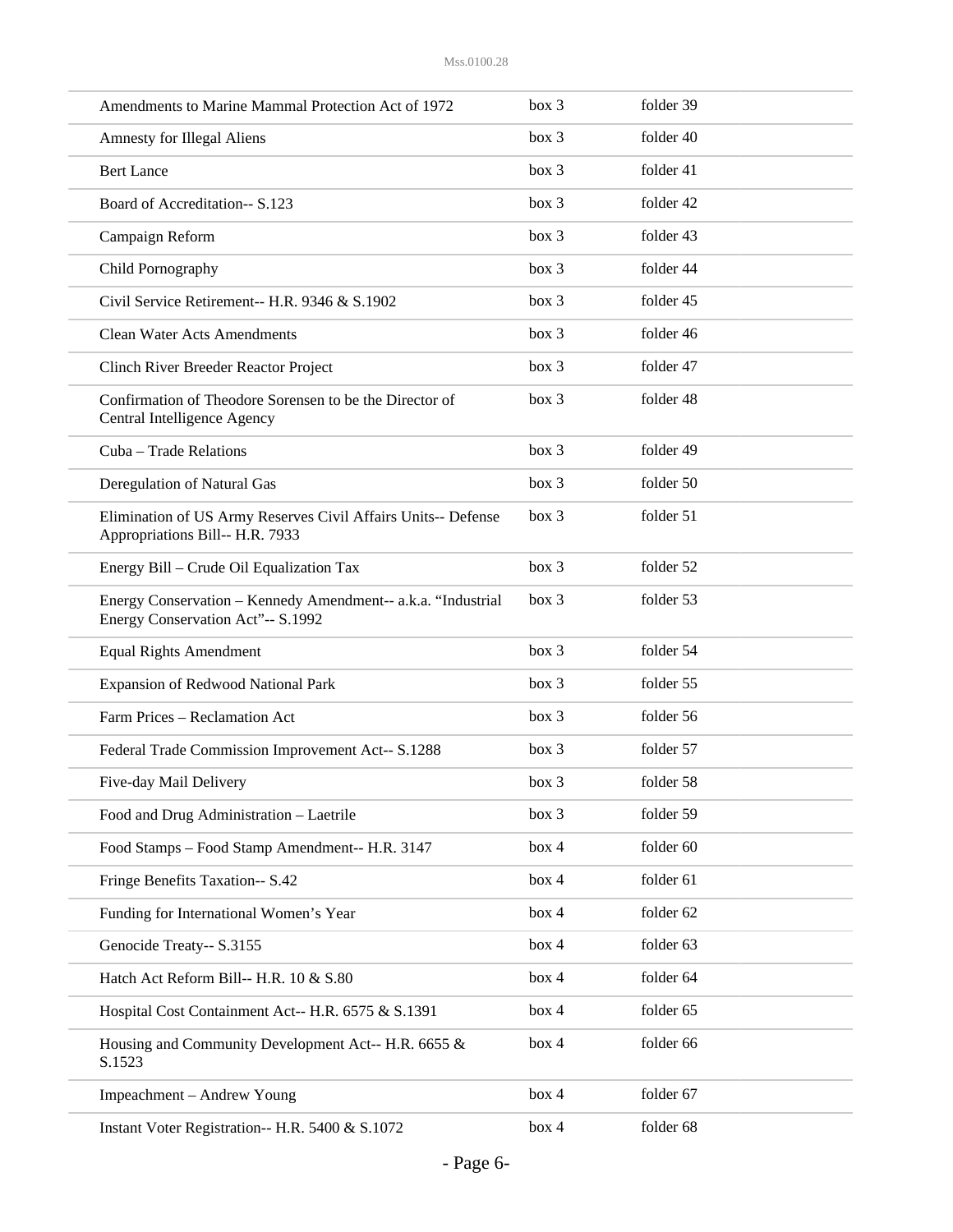| International Women's Year Funding                                                                      | box 4 | folder 69 |  |
|---------------------------------------------------------------------------------------------------------|-------|-----------|--|
| J.P. Stevens Union                                                                                      | box 4 | folder 70 |  |
| Judge Frank P. McGowan as Possible Candidate for US District<br>Judge for South Carolina                | box 4 | folder 71 |  |
| Kennedy - Thurmond Bill                                                                                 | box 4 | folder 72 |  |
| Labeling of Alcoholic Beverages                                                                         | box 4 | folder 73 |  |
| Labor Law Reform Bill                                                                                   | box 4 | folder 74 |  |
| Libraries Service and Construction Act                                                                  | box 4 | folder 75 |  |
| Mandatory Retirement-- H.R. 5383 & S.1784                                                               | box 4 | folder 76 |  |
| Medicare Reimbursement for Services of Physician Extenders<br>Practicing in Rural Areas                 | box 4 | folder 77 |  |
| Metzenbaum Minimum Fuel Economy-- S.2057                                                                | box 4 | folder 78 |  |
| Mexican Prisoner Exchange                                                                               | box 4 | folder 79 |  |
| Military Procurement Authorization Bill                                                                 | box 4 | folder 80 |  |
| <b>Military Unions</b>                                                                                  | box 5 | folder 81 |  |
| Mine Safety and Health Amendments-- S.717                                                               | box~5 | folder 82 |  |
| Miscellaneous Issues                                                                                    | box 5 | folder 83 |  |
| Multi-fiber Agreements                                                                                  | box 5 | folder 84 |  |
| National Energy Act - Title V (Part E)-- H.R. 8444 & S.1469                                             | box 5 | folder 85 |  |
| National Health Insurance-- H.R. 1818                                                                   | box~5 | folder 86 |  |
| Navigation Development Act-- H.R. 8309                                                                  | box 5 | folder 87 |  |
| NOW Accounts - Consumer Financial Services Act-- S.1873/<br>S.2055                                      | box 5 | folder 88 |  |
| O'Hair, Madalyn Murray                                                                                  | box 5 | folder 89 |  |
| Outer Continental Shelf-- S.9                                                                           | box 5 | folder 90 |  |
| Panama Canal Treaty-- I                                                                                 | box 5 | folder 91 |  |
| Panama Canal Treaties-- II 1977-1978                                                                    | box 5 | folder 92 |  |
| Panama Canal Treaties-- III 1977-1978                                                                   | box 5 | folder 93 |  |
| President Carter's Energy Bill                                                                          | box 5 | folder 94 |  |
| Prescription Drugs/Panama Canal                                                                         | box 5 | folder 95 |  |
| Proposal to Raise Minimum Wage to \$2.65 Per Hour, Create<br>Indexing at 53% and Repeal Tip Credit-- I  | box 5 | folder 96 |  |
| Proposal to Raise Minimum Wage to \$2.65 Per Hour, Create<br>Indexing at 53% and Repeal Tip Credit-- II | box 5 | folder 97 |  |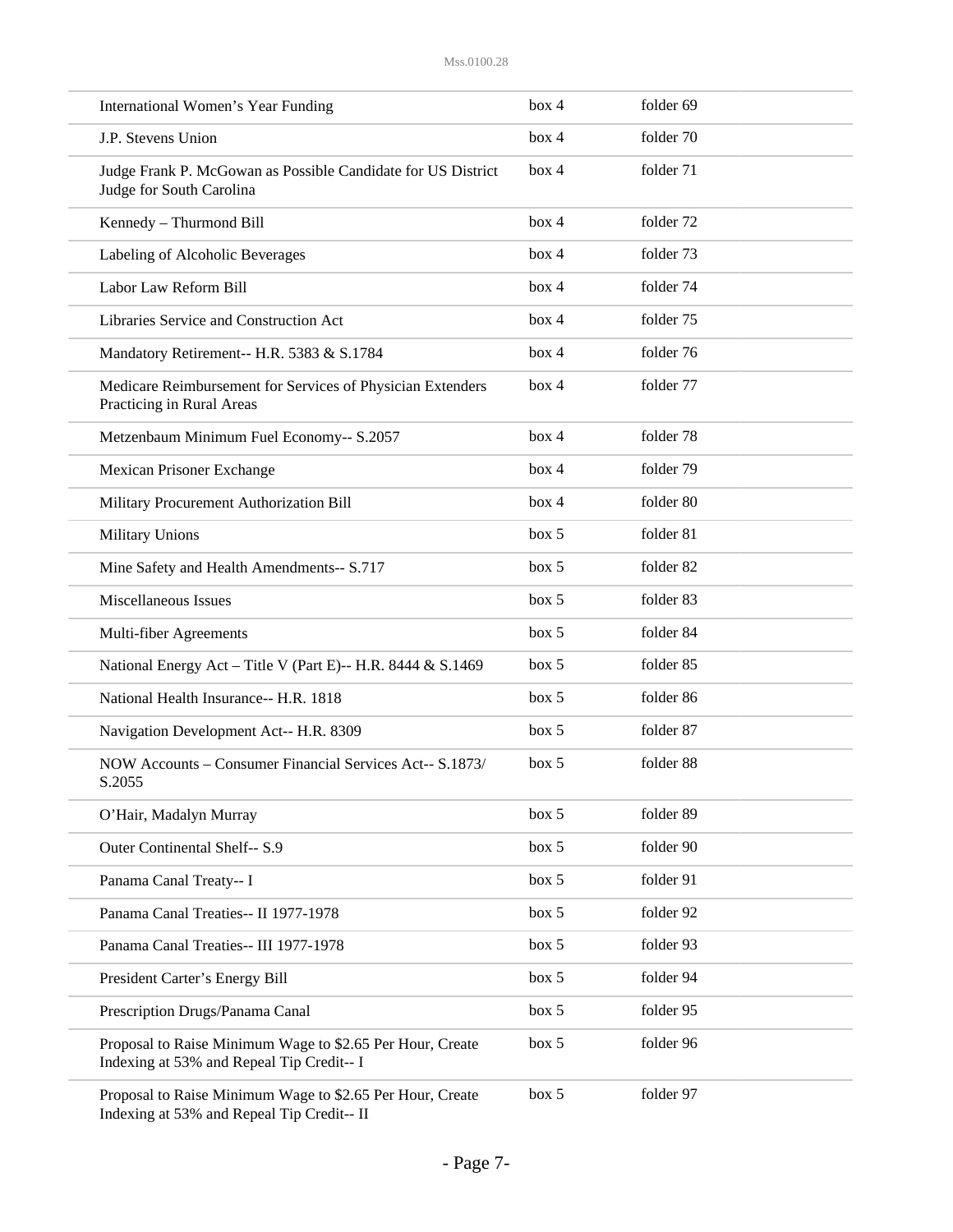| <b>Title/Description</b>                                                                  | <b>Instances</b> |                   |
|-------------------------------------------------------------------------------------------|------------------|-------------------|
| <b>Year 1978</b>                                                                          | box 7-9          | folder<br>125-168 |
| Youth Camp Safety Act-- H.R. 1326 & S.258                                                 | box 7            | folder 124        |
| Welfare Reform                                                                            | box 7            | folder 123        |
| U.S. - U.K. Tax Treaty                                                                    | box 6            | folder 122        |
| <b>Unfair Credit Practices</b>                                                            | box 6            | folder 121        |
| Twenty-nine Percent Salary Increase for Congress                                          | box 6            | folder 120        |
| <b>Tuition Tax Credit Act</b>                                                             | box 6            | folder 119        |
| Treaties - Prisoner Exchange Treaty-- S.1682                                              | box 6            | folder 118        |
| Tip Credit – Repeal/Reduction of S.1871 & H.R. 3744                                       | box 6            | folder 117        |
| <b>Textile Tariffs</b>                                                                    | box 6            | folder 116        |
| Tax Reform for the Elderly-- H.R. 8188 & S.2128                                           | box 6            | folder 115        |
| Tax Reform Act of 1976 - (Amendment to) S.1158                                            | box 6            | folder 114        |
| Support for Taiwan                                                                        | box 6            | folder 113        |
| Social Security Retirement Age                                                            | box 6            | folder 112        |
| Social Security Reform                                                                    | box 6            | folder 111        |
| Social Security Penalty-- S.146                                                           | box 6            | folder 110        |
| Social Security Funding                                                                   | box 6            | folder 109        |
| Social Security Earning Test                                                              | box 6            | folder 108        |
| S.A.L.T. Arms Talks - Nomination of Paul M. Warnke as<br>Negotiator                       | box 6            | folder 107        |
| Saccharin Ban Bill-- S.1750                                                               | box 6            | folder 106        |
| Rhodesia – South Africa                                                                   | box 6            | folder 105        |
| Repeal of Timber Capital Gains                                                            | box 6            | folder 104        |
| Repeal of Byrd Amendment                                                                  | box 6            | folder 103        |
| Reduction or Total Elimination of Breeder Reactor<br>Reprocessing and Plutonium Recycling | box 6            | folder 102        |
| <b>Reduction of Naval Reserves</b>                                                        | box 6            | folder 101        |
| Reduction of Clean Air Act Performance Warranty                                           | box 6            | folder 100        |
| Recycling Act of 1977                                                                     | box 5            | folder 99         |
| Public Financing of Congressional Campaigns-- H.R. 5400 &<br>S.1072                       | box 5            | folder 98         |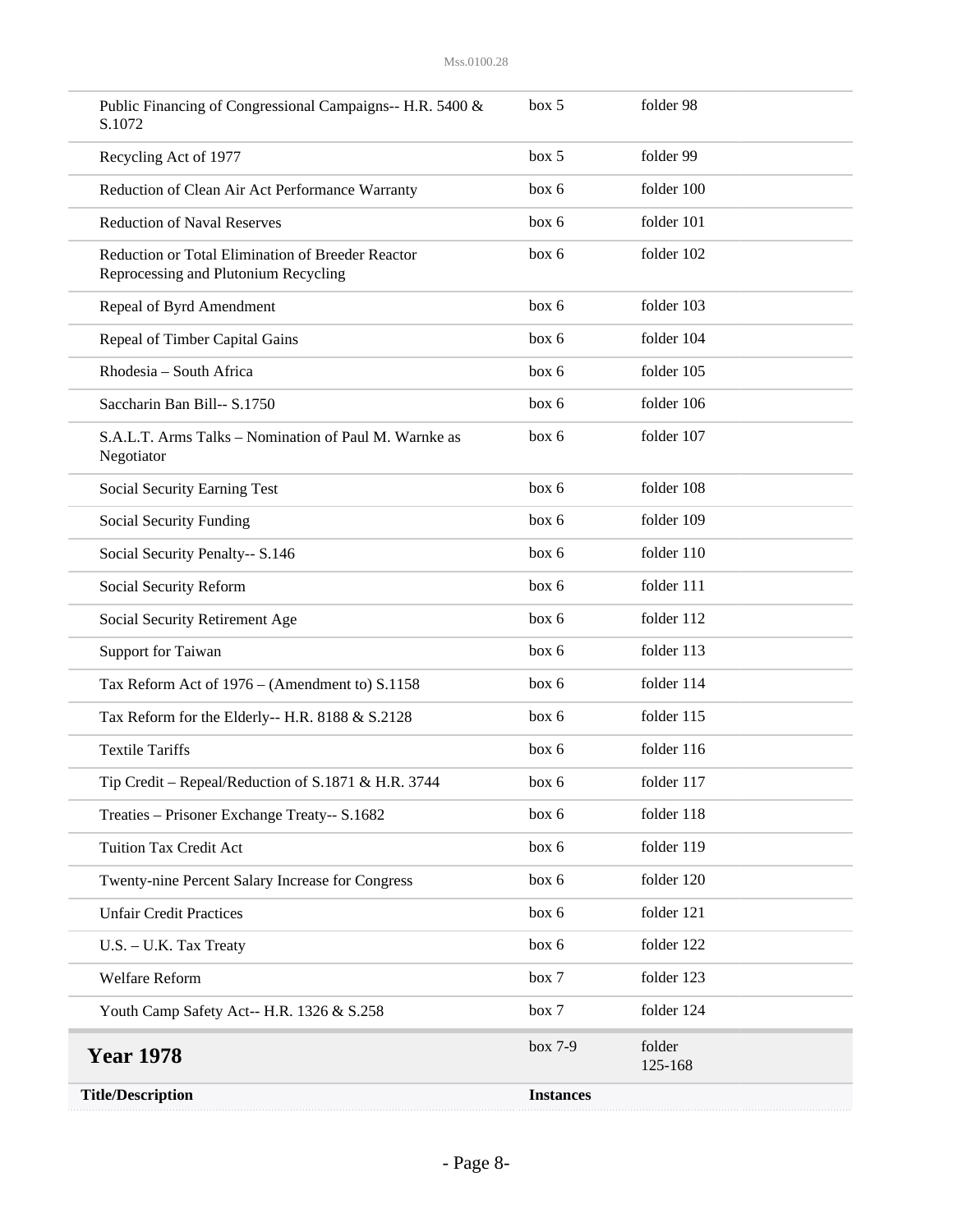| Amendment to the Carryover Basis Rule of the Tax Reform Act<br>of 1976                                                              | box 7 | folder 125 |  |
|-------------------------------------------------------------------------------------------------------------------------------------|-------|------------|--|
| Amendments to Endangered Species Act                                                                                                | box 7 | folder 126 |  |
| Amendments to H.R. 5285 Authorizing Wage and Price<br><b>Controls on Hospitals</b>                                                  | box 7 | folder 127 |  |
| America's Free Enterprise System and the Right to Own Private<br>Property                                                           | box 7 | folder 128 |  |
| <b>Centralized National Firearms Registration</b>                                                                                   | box 7 | folder 129 |  |
| Charitable Contributions Amendments to Tax Reform Act--<br>H.R. 11183 & S.3111                                                      | box 7 | folder 130 |  |
| Closing of Fort Jackson in Columbia, South Carolina                                                                                 | box 7 | folder 131 |  |
| Comprehensive Family Planning Services Research and<br>Human Reproduction and the Prevention of Unwanted Teenage<br>Pregnancies Act | box 7 | folder 132 |  |
| Construction of the New \$135 Million Phillip A. Hart Senate<br>Office Building                                                     | box 7 | folder 133 |  |
| Developmental Disabilities Act-- S.2600                                                                                             | box 7 | folder 134 |  |
| Elimination of Prosecutorial Immunity                                                                                               | box 7 | folder 135 |  |
| Extension of the Time Limit for the Ratification of the Equal<br>Rights Amendment--I                                                | box 7 | folder 136 |  |
| Extension of the Time Limit for the Ratification of the Equal<br>Rights Amendment--II                                               | box 7 | folder 137 |  |
| <b>Federal Neutrality Act</b>                                                                                                       | box 8 | folder 138 |  |
| Flexible Parity Act                                                                                                                 | box 8 | folder 139 |  |
| Giving Full Voting Representation in Congress to the District of<br>Columbia                                                        | box 8 | folder 140 |  |
| Inclusion of Head Start in New Department of Education                                                                              | box 8 | folder 141 |  |
| Labor Law Reform Bill-- I                                                                                                           | box 8 | folder 142 |  |
| Labor Law Reform Bill-- II                                                                                                          | box 8 | folder 143 |  |
| Labor Law Reform Bill-- III                                                                                                         | box 8 | folder 144 |  |
| Lifting of Turkish Arms Embargo                                                                                                     | box 8 | folder 145 |  |
| National Consumer Cooperative Bank Bill                                                                                             | box 8 | folder 146 |  |
| National Health Insurance                                                                                                           | box 8 | folder 147 |  |
| New Bill Addressing Community Education after the Federal<br><b>Community Schools Act Expires</b>                                   | box 8 | folder 148 |  |
| Nomination of Norval Morris as head of the Law Enforcement<br><b>Assistance Administration</b>                                      | box 8 | folder 149 |  |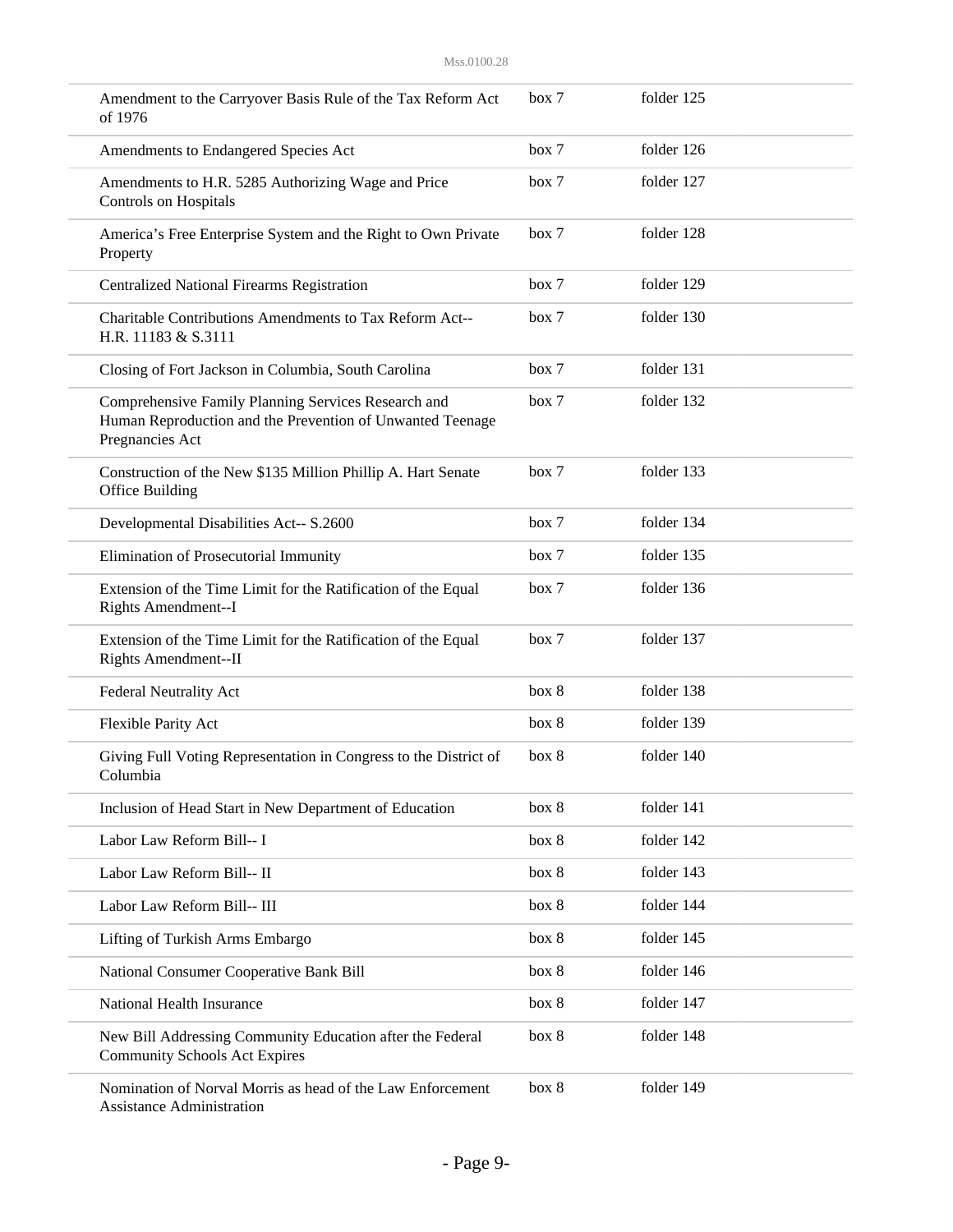| Nullification of a Proposal by the Social Security Administration<br>Involving Changing from a Quarterly to a More Frequent<br>Deposit Schedule | box 8            | folder 150        |
|-------------------------------------------------------------------------------------------------------------------------------------------------|------------------|-------------------|
| Nursing Act Extension                                                                                                                           | box 8            | folder 151        |
| Nursing Training Act-- H.R. 10468                                                                                                               | box 8            | folder 152        |
| Panama Canal Treaty                                                                                                                             | box 8            | folder 153        |
| Percy Amendment to S.991 Opposing Transfer of Child<br>Nutrition Programs from the Department of Agriculture                                    | box 9            | folder 154        |
| President Carter's Proposed Sale of Arms and Sophisticated<br>Planes to Egypt and Saudi Arabia                                                  | box 9            | folder 155        |
| Protection of Independent Contractor Status-- H.R. 13828 &<br>S.3007                                                                            | box 9            | folder 156        |
| Reduced Funding for the Resource Conservation and<br>Development Program for 1979 and 1980                                                      | box 9            | folder 157        |
| Reduction of Basic Work Week of Federal Firefighters-- H.R.<br>3161                                                                             | box 9            | folder 158        |
| Reduction of Capital Gains Tax                                                                                                                  | box 9            | folder 159        |
| Revenue Act of 1978-- H.R. 13511                                                                                                                | box 9            | folder 160        |
| Slaughter of Cambodian Citizens by Communist Government                                                                                         | box 9            | folder 161        |
| Tax Reform for the Elderly-- H.R. 8188 & S.2128                                                                                                 | box 9            | folder 162        |
| Title 7 of the Civil Services Reform Bill                                                                                                       | box 9            | folder 163        |
| Tuition Tax Credit for Elementary, Secondary and College<br>Level Schools-- I                                                                   | box 9            | folder 164        |
| Tuition Tax Credit for Elementary, Secondary, and College<br>Level Schools-- II                                                                 | box 9            | folder 165        |
| Unionizing J.P. Stevens                                                                                                                         | box 9            | folder 166        |
| U.S. - U.K. Tax Treaty                                                                                                                          | box 9            | folder 167        |
| Veterans and Survivors Pension Improvement Act-- H.R. 10173                                                                                     | box 9            | folder 168        |
| <b>Year 1979</b>                                                                                                                                | box 9            | folder<br>169-171 |
| <b>Title/Description</b>                                                                                                                        | <b>Instances</b> |                   |
| Massive Cutbacks in Social Security and Medicare Benefits                                                                                       | box 9            | folder 169        |
| National Health Insurance                                                                                                                       | box 9            | folder 170        |
| Tax Free Interest on Savings                                                                                                                    | box 9            | folder 171        |
| <b>Year 1981</b>                                                                                                                                | box 10           | folder 172        |
| <b>Title/Description</b>                                                                                                                        | <b>Instances</b> |                   |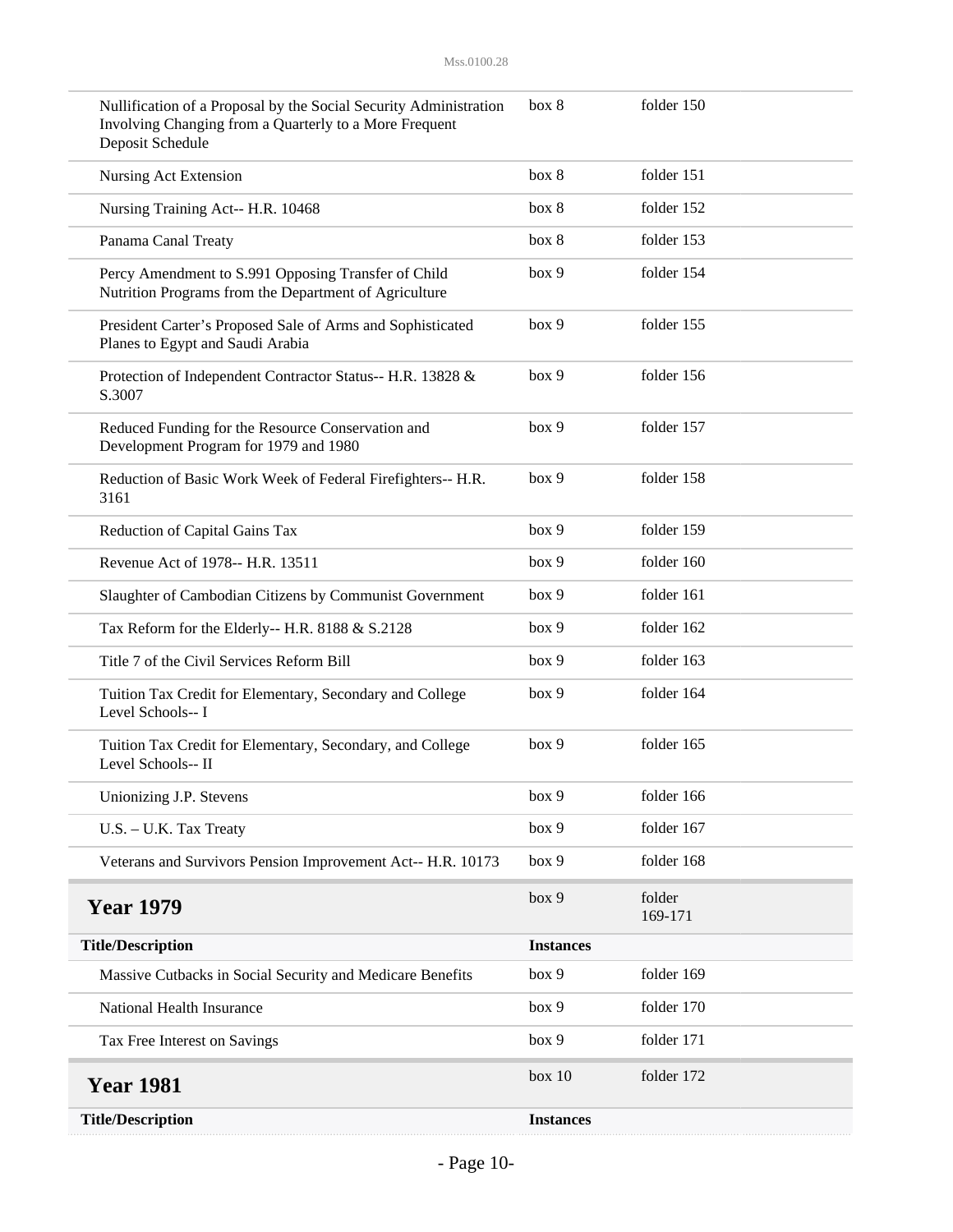| Sandra Day O'Connor Nomination to the US Supreme Court                      | box 10           | folder 172        |
|-----------------------------------------------------------------------------|------------------|-------------------|
| <b>Year 1982</b>                                                            | box 10           | folder<br>173-209 |
| <b>Title/Description</b>                                                    | <b>Instances</b> |                   |
| Abolishment of the Department of Education                                  | box 10           | folder 173        |
| Agriculture Goods Embargo                                                   | box 10           | folder 174        |
| Anti-Discrimination Bill                                                    | box 10           | folder 175        |
| <b>Automobile Tariffs</b>                                                   | box 10           | folder 176        |
| Chiropractic Care for Veterans-- S.1956                                     | box 10           | folder 177        |
| Clark's Hill Lake - Lakeshore Management Issue                              | box 10           | folder 178        |
| Coal Distribution and Utilization Act                                       | box 10           | folder 179        |
| Contracting Out-- H.R. 6030                                                 | box 10           | folder 180        |
| Cuts in Title I Program                                                     | box 10           | folder 181        |
| Cuts in Vocational Education Funding                                        | box 10           | folder 182        |
| Education for Handicapped - Funding Cuts                                    | box 10           | folder 183        |
| Education - Student Financial Aid - Proposed Cuts                           | box 10           | folder 184        |
| Ending Railroad Retirement-- S.269                                          | box 10           | folder 185        |
| <b>Federal Budget Cuts</b>                                                  | box 10           | folder 186        |
| <b>Federal Budget Resolution</b>                                            | box 10           | folder 187        |
| Federal Gasoline Tax Increase                                               | box 10           | folder 188        |
| Frank Laubach - Commemorative Stamp                                         | box 10           | folder 189        |
| Helm's Amendment-- H.R. 6256                                                | box 10           | folder 190        |
| Highway Revenue Act/Highway User Fees                                       | box 10           | folder 191        |
| Housing Stimulus Program-- S.2226                                           | box 10           | folder 192        |
| Human Services for Low Income Citizens                                      | box 10           | folder 193        |
| Legislation - Military Widows-- S.611                                       | box 10           | folder 194        |
| National Car Care Month                                                     | box 10           | folder 195        |
| National Endowment for Humanities                                           | box 10           | folder 196        |
| New Federalism Programs                                                     | box 10           | folder 197        |
| Older Americans Act - Title V - Elimination of Community<br>Service Program | box 10           | folder 198        |
| Pension Equity-- H.R. 4961                                                  | box 10           | folder 199        |
| Reclamation Reform Act-- S.1867                                             | box 10           | folder 200        |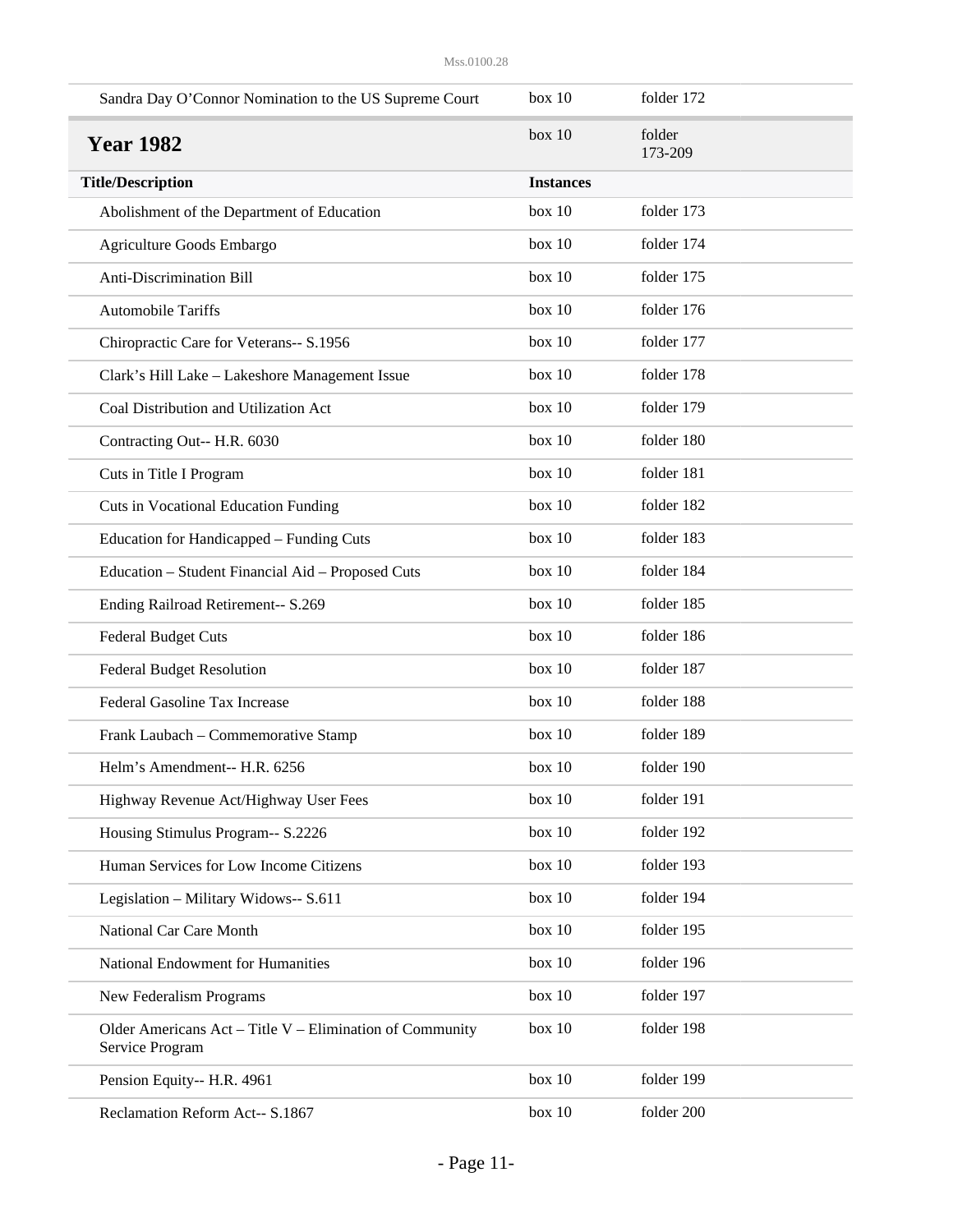| Religious Freedom                                                                        | box 10           | folder 201        |
|------------------------------------------------------------------------------------------|------------------|-------------------|
| Safe Harbor Leasing Changes                                                              | box 10           | folder 202        |
| Social Security Benefits for Military Families-- S.2585                                  | box 10           | folder 203        |
| Supplemental Appropriations Bill                                                         | box 10           | folder 204        |
| Tax Bill-- H.R. 4961                                                                     | box 10           | folder 205        |
| <b>Textile Trade Agreements</b>                                                          | box 10           | folder 206        |
| <b>Tobacco Excise Tax</b>                                                                | box 10           | folder 207        |
| <b>Tuition Tax Credit</b>                                                                | box 10           | folder 208        |
| United Nations - Aid from United States                                                  | box 10           | folder 209        |
| <b>Year 1983</b>                                                                         | box 11           | folder<br>210-231 |
| <b>Title/Description</b>                                                                 | <b>Instances</b> |                   |
| Altering of the Civil Service Retirement System                                          | box 11           | folder 210        |
| Clinch River Breeder Reactor Project                                                     | box 11           | folder 211        |
| Deregulation of Natural Gas                                                              | box 11           | folder 212        |
| <b>Educational Opportunity and Equity Act</b>                                            | box 11           | folder 213        |
| Employee Education Assistance Extension Act-- H.R. 2568 &<br>S.249                       | box 11           | folder 214        |
| Exposing KGB Agents Linked with the Nuclear Freeze<br>Movement in the United States      | box 10           | folder 215        |
| Lending of Money to the World Bank and the International<br>Monetary Fund (IMF)          | box 11           | folder 216        |
| Martin Luther King Day-- H.R. 3706 & S.400                                               | box 11           | folder 217        |
| Military Aid to El Salvador                                                              | box 11           | folder 218        |
| MX Peacekeeper Missile System                                                            | box 11           | folder 219        |
| Notch Year (1917-1926) Babies                                                            | box 11           | folder 220        |
| Religious Liberty Amendment                                                              | box 11           | folder 221        |
| Ten Per Cent Withholding Tax on Interests and Dividends                                  | box 11           | folder 222        |
| Credit Card Supercharge Ban                                                              | box 11           | folder 223        |
| Fair Practices in Automotive Products Act                                                | box 11           | folder 224        |
| Legislation to Restore Cost of Living Increases for Social<br><b>Security Recipients</b> | box 11           | folder 225        |
| Pro-family and Pro-morality Amendment                                                    | box 11           | folder 226        |
| Repeal of the Service Contract Act                                                       | box 11           | folder 227        |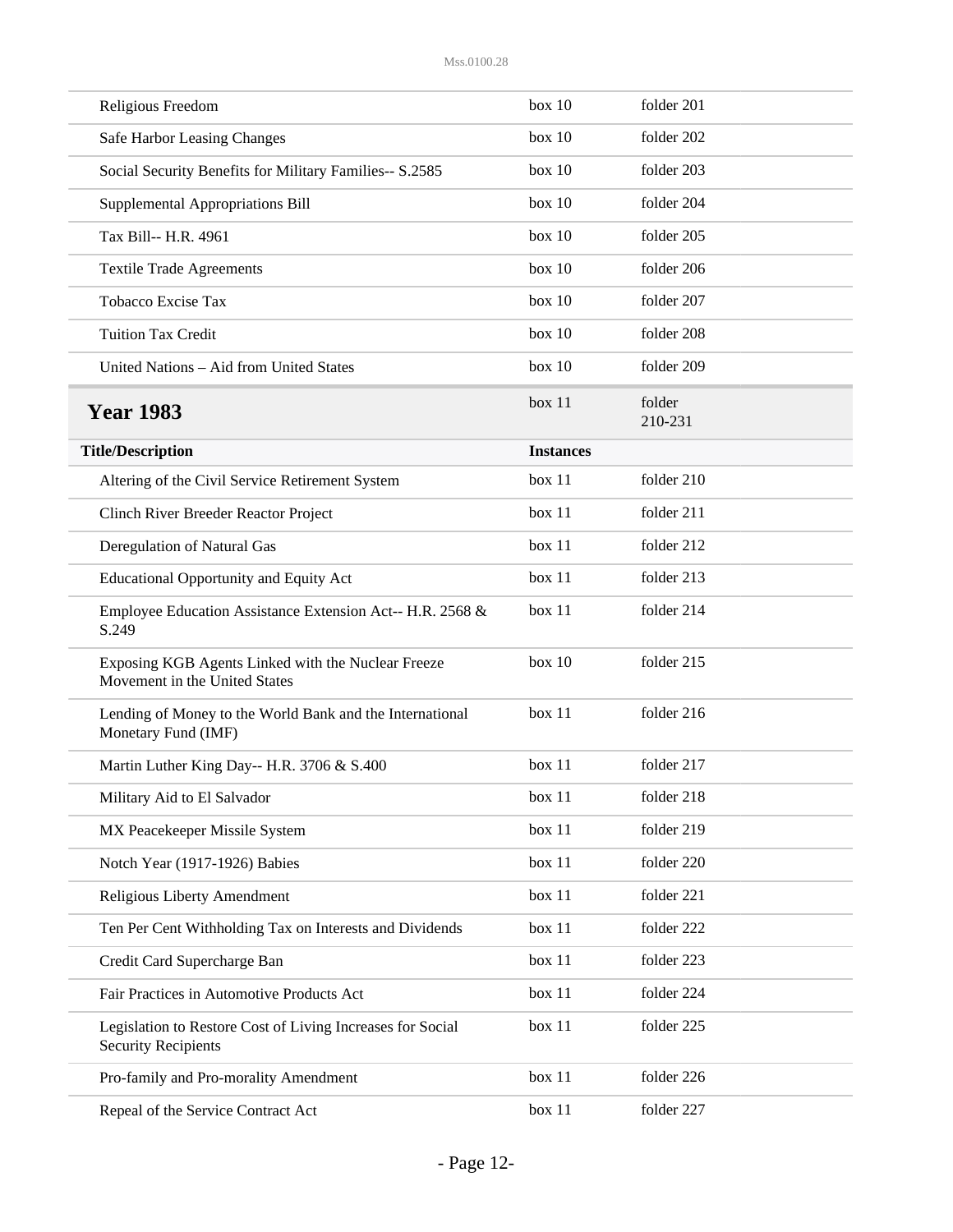| Social Security and Medicare Programs                                                                   | box 11           | folder 228        |
|---------------------------------------------------------------------------------------------------------|------------------|-------------------|
| Ten Per Cent Flat Rate Income Tax                                                                       | box 11           | folder 229        |
| Use of Nutritional and Non-Toxic Methods to Treat Cancer                                                | box 11           | folder 230        |
| <b>Voluntary School Prayer Amendment</b>                                                                | box 11           | folder 231        |
| <b>Year 1985</b>                                                                                        | box $12$         | folder<br>232-244 |
| <b>Title/Description</b>                                                                                | <b>Instances</b> |                   |
| Compromise Budget Plan                                                                                  | box 12           | folder 232        |
| Federal funding of Labor Unions and Activist Groups                                                     | box 12           | folder 233        |
| Genocide Treaty-- S.3155                                                                                | box 12           | folder 234        |
| Lending \$500 Million to East Germany                                                                   | box 12           | folder 235        |
| Massive Cutbacks in Social Security and Medicare Benefits                                               | box 12           | folder 236        |
| New Income Taxes on Life Insurance                                                                      | box 12           | folder 237        |
| President Reagan's Tax Rate Reduction Plan - Jarvis' American<br><b>Tax Reduction Movement</b>          | box 12           | folder 238        |
| Proposed Increase in Non-Profit Postal Rates                                                            | box 12           | folder 239        |
| Reauthorization of the Endangered Species Act                                                           | box 12           | folder 240        |
| Restrictions on 403 (b) Tax-sheltered Annuity Plans Contained<br>in the President's Tax Reform Proposal | box 12           | folder 241        |
| Stopping the Communist Occupation of Central America                                                    | box 12           | folder 242        |
| Tax Proposals for More Limits on 401K Plans or Taxing<br><b>Employee Benefits</b>                       | box 12           | folder 243        |
| Tax Reform Act of 1984 – IRS Code Section 274 (d)                                                       | box 12           | folder 244        |
| <b>Year 1986</b>                                                                                        | box $12$         | folder 245        |
| <b>Title/Description</b>                                                                                | <b>Instances</b> |                   |
| Polygraph Law                                                                                           | box 12           | folder 245        |
| <b>Year 1987</b>                                                                                        | box 12           | folder<br>246-247 |
| <b>Title/Description</b>                                                                                | <b>Instances</b> |                   |
| Nomination of Judge Robert H. Bork to US Supreme Court-- I                                              | box 12           | folder 246        |
| Nomination of Judge Robert H. Bork to US Supreme Court-- II                                             | box 12           | folder 247        |
| <b>Year 1991</b>                                                                                        | box 12           | folder<br>248-249 |
| <b>Title/Description</b>                                                                                | <b>Instances</b> |                   |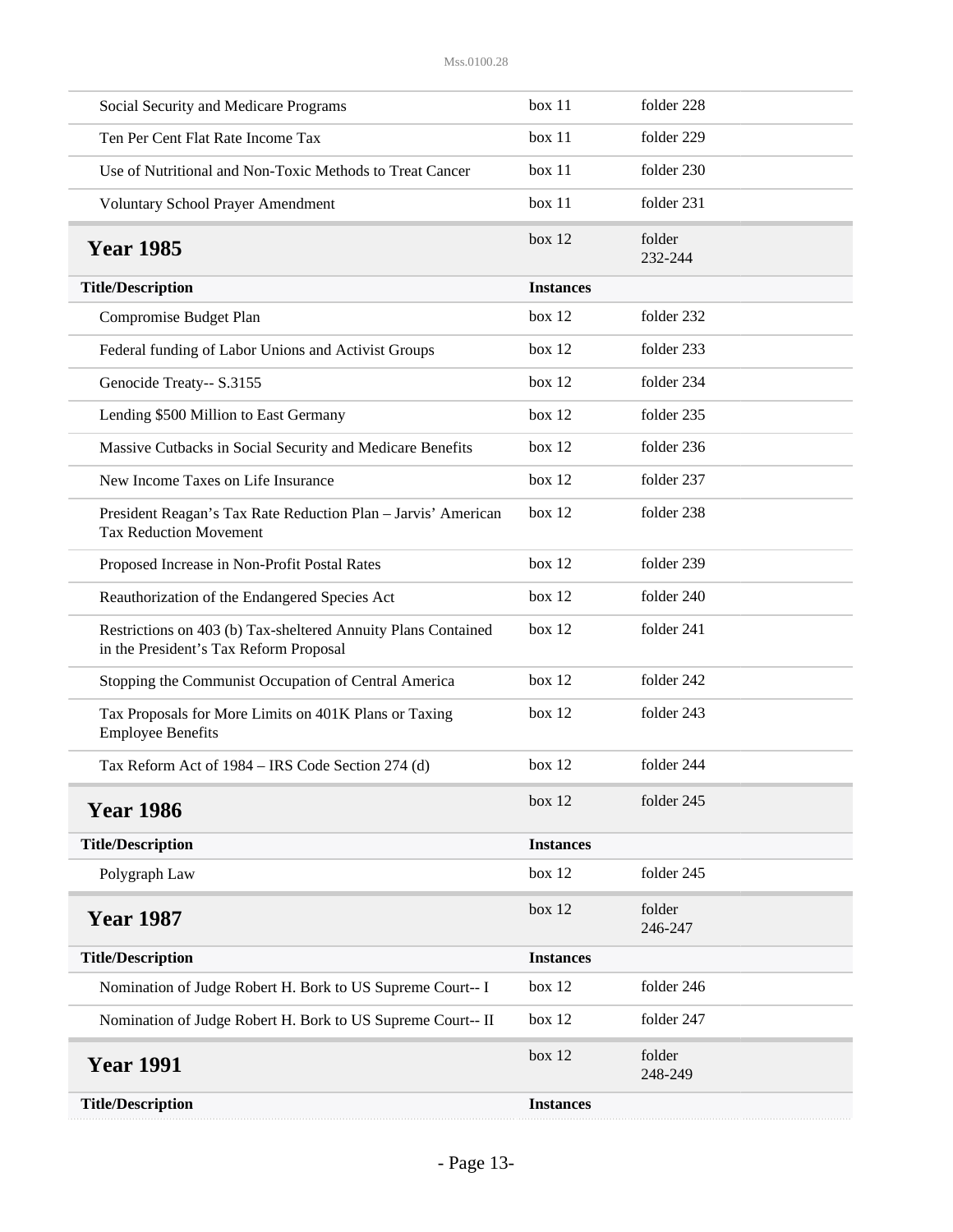| Medicare Program: Fee Schedule for Physicians Services                                         | box 12           | folder 248        |
|------------------------------------------------------------------------------------------------|------------------|-------------------|
| (HCFA - Health Care Financing Administration)                                                  |                  |                   |
| Overturning the "Gag Rule" Preventing Abortion Counseling in<br><b>Family Planning Clinics</b> | box 12           | folder 249        |
| <b>Year 1992</b>                                                                               | box 13           | folder<br>250-273 |
| <b>Title/Description</b>                                                                       | <b>Instances</b> |                   |
| Cable Reregulation Bill-- S.12                                                                 | box 13           | folder 250        |
| Cable Regulation Bill-- S.12 - Postcards                                                       | box 13           | folder 251        |
| China - Most Favored Nation Status                                                             | box 13           | folder 252        |
| Employment                                                                                     | box 13           | folder 253        |
| Endangered Species Act-- H.R. 4045                                                             | box 13           | folder 254        |
| <b>Environment</b> and Parks                                                                   | box 13           | folder 255        |
| Every Fifth Child Act-- S.2387                                                                 | box 13           | folder 256        |
| Foreign Affairs                                                                                | box 13           | folder 257        |
| General Legislation                                                                            | box 13           | folder 258        |
| 259 Housing Issues                                                                             | box 13           | folder 259        |
| Medicare - Arbitrary Spending Cuts                                                             | box 13           | folder 259A       |
| Military Cost of Living Adjustment                                                             | box 13           | folder 260        |
| Minor Crop Protection Act                                                                      | box 13           | folder 261        |
| Miscellaneous Issues                                                                           | box 13           | folder 262        |
| <b>Miscellaneous Postcards</b>                                                                 | box 13           | folder 263        |
| National Energy Act-- H.R. 776                                                                 | box 13           | folder 264        |
| North American Free Trade Agreement (NAFTA)                                                    | box 13           | folder 265        |
| Regulatory Relief Act - Postcards                                                              | box 13           | folder 266        |
| Revenue Act of 1992-- H.R. 11                                                                  | box 13           | folder 267        |
| Social Security - Miscellaneous                                                                | box 13           | folder 268        |
| Social Security Notch Reform-- S.567                                                           | box 13           | folder 269        |
| Social Security Notch Reform - Postcards-- S.567                                               | box 13           | folder 270        |
| Spending Caps on Entitlement - Postcards                                                       | box 13           | folder 271        |
| Tariff Act of 1992-- H.R. 4318 - Postcards                                                     | box 13           | folder 272        |
| Taxes and Banking Issues                                                                       | box 13           | folder 273        |
|                                                                                                |                  |                   |

**Year 1993**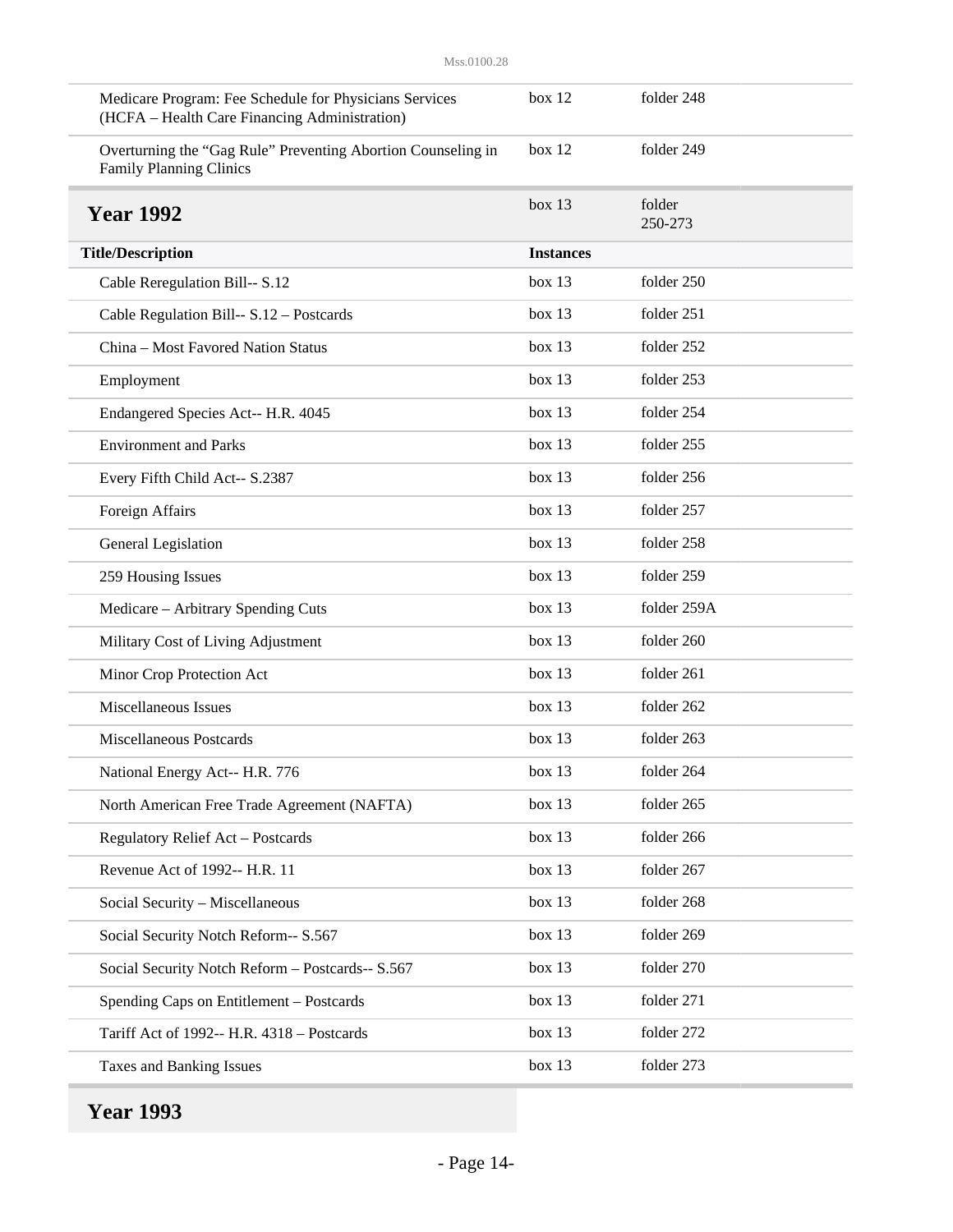|                                                      | box 14-15        | folder<br>274-296 |
|------------------------------------------------------|------------------|-------------------|
| <b>Title/Description</b>                             | <b>Instances</b> |                   |
| <b>Aerostat National Defense Program</b>             | box 14           | folder 274        |
| Animal Use for Testing                               | box 14           | folder 275        |
| Armed Forces Serving with United Nations             | box 14           | folder 276        |
| Army Reserve and National Guard Reorganization       | box 14           | folder 277        |
| Bosnia                                               | box 14           | folder 278        |
| <b>Charleston Naval Yard Closing</b>                 | box 14           | folder 279        |
| <b>Commissary Benefits</b>                           | box 14           | folder 280        |
| <b>Erosion of Military Benefits</b>                  | box 14           | folder 281        |
| Federal Acquisition Act - Brooks Act                 | box 14           | folder 282        |
| Federal Ban on Highway Construction Work Guarantees  | box 14           | folder 283        |
| Homosexuals in the Armed Forces - In-state - Pro     | box 14           | folder 284        |
| Homosexuals in the Armed Forces - Out-of-State - Pro | box 14           | folder 285        |
| Homosexuals in the Armed Forces – In-state – Con     | box 15           | folder 286        |
| Homosexuals in the Armed Forces – Out-of-State – Con | box 15           | folder 287        |
| Iraqi Prisoners of War as Refugees to United States  | box 15           | folder 288        |
| <b>Military Aviation Programs</b>                    | box 15           | folder 289        |
| <b>National Performance Review</b>                   | box 15           | folder 290        |
| Reserve Command for Each Branch of Military          | box 15           | folder 291        |
| Single Stage Rocket Technology Program               | box 15           | folder 292        |
| United States Armed Forces in Haiti                  | box 15           | folder 293        |
| United States Armed Forces in Somalia - In-state     | box 15           | folder 294        |
| United States Armed Forces in Somalia - Out-of-State | box 15           | folder 295        |
| Women in Combat                                      | box 15           | folder 296        |
| <b>Year 1995</b>                                     | box 15           | folder<br>297-305 |
| <b>Title/Description</b>                             | <b>Instances</b> |                   |
| American Family-Owned Business Act                   | box 15           | folder 297        |
| Federal Student Aid                                  | box 15           | folder 298        |
| Finance Reform-- S.1219                              | box 15           | folder 299        |
| Flat Tax                                             | box 15           | folder 300        |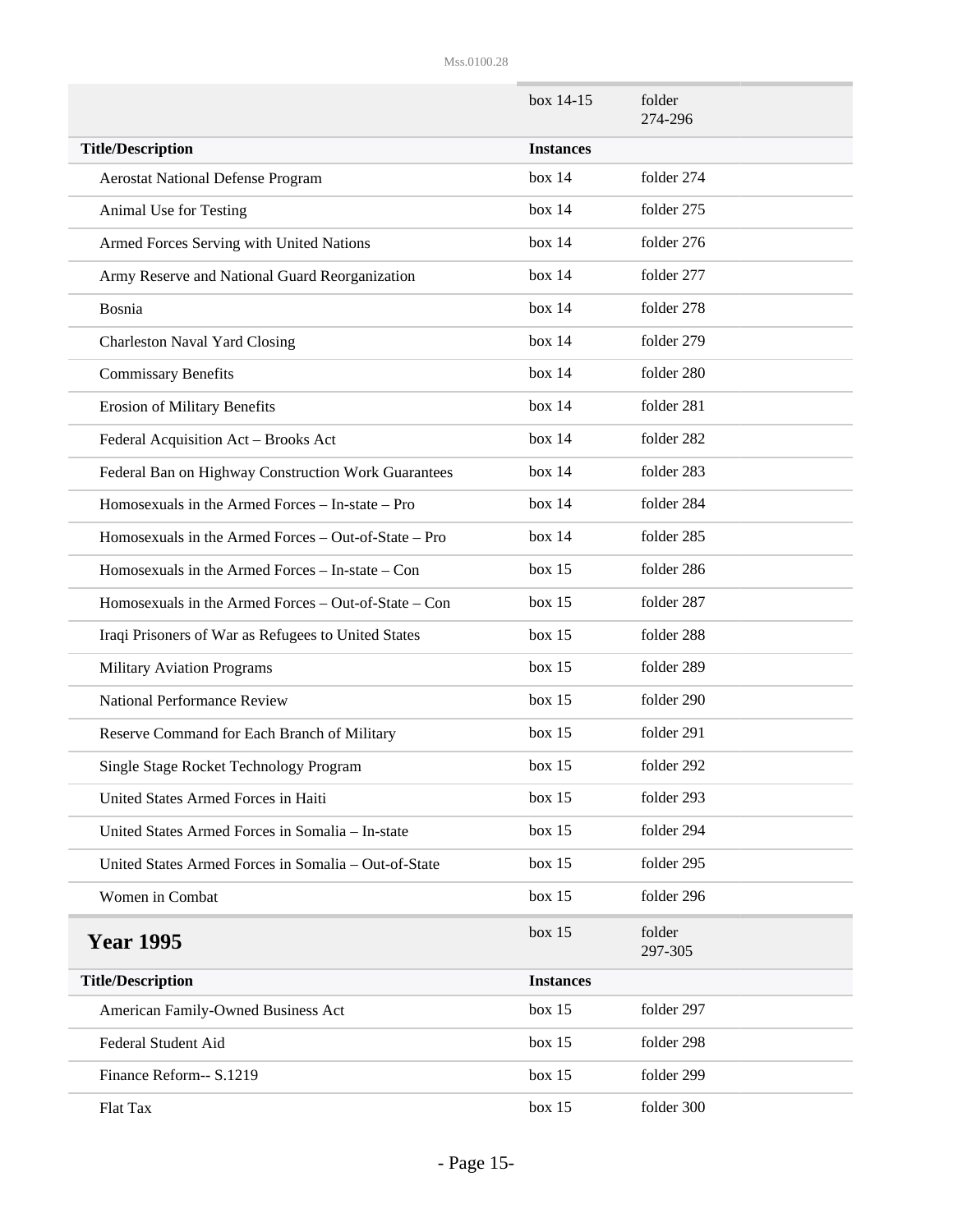| Funding of the National Endowment for the Arts                                                               | box 15           | folder 301        |
|--------------------------------------------------------------------------------------------------------------|------------------|-------------------|
| <b>Medicaid Provider Taxes</b>                                                                               | box 15           | folder 302        |
| Medicare Reform                                                                                              | box 15           | folder 303        |
| Tax Burden on Banking Industry-- H.R. 2520                                                                   | box 15           | folder 304        |
| Welfare Reform                                                                                               | box 15           | folder 305        |
| <b>Year 1996</b>                                                                                             | box 16-18        | folder<br>306-375 |
| <b>Title/Description</b>                                                                                     | <b>Instances</b> |                   |
| <b>Asbestos Victims</b>                                                                                      | box 16           | folder 306        |
| Amtrak and Local Rail Revitalization Act                                                                     | box 16           | folder 306A       |
| Business Issue - Including TEAM Act-- S.295                                                                  | box 16           | folder 307        |
| Candidate Comment to End Childhood Hunger                                                                    | box 16           | folder 308        |
| Child Labor - Third World Countries                                                                          | box 16           | folder 309        |
| Child Protection and Ethics I Education Act-- H.R. 2749                                                      | box 16           | folder 310        |
| Chiropractic Care-- S.1028 & H.R. 3103                                                                       | box 16           | folder 311        |
| Companion Animals-- H.R. 1619                                                                                | box 16           | folder 312        |
| Compulsory Unionism                                                                                          | box 16           | folder 313        |
| Consumer Products Safety Testing Act-- H.R. 5222                                                             | box 16           | folder 314        |
| Corporate Sponsorship                                                                                        | box 16           | folder 315        |
| Davis-Bacon Act-- S.1183                                                                                     | box 16           | folder 316        |
| Economic Growth and Regulatory Paper-- H.R. 956 & S.565 -<br>Work Reduction Act - Product Liability Fairness | box 16           | folder 317        |
| <b>Education Funding</b>                                                                                     | box 16           | folder 318        |
| Eligibility Reform Bill-- S.1563 & H.R. 3119                                                                 | box 16           | folder 319        |
| Endangered Species Act-- S.1364 H.R. 961                                                                     | box 16           | folder 320        |
| English as Official Language-- H.R. 739                                                                      | box 16           | folder 321        |
| Environmental Issues - Miscellaneous                                                                         | box 16           | folder 322        |
| FDA Tobacco Regulations                                                                                      | box 16           | folder 323        |
| Feminist Agenda                                                                                              | box 16           | folder 324        |
| Flat-tax Plan                                                                                                | box 16           | folder 325        |
| Food Quality Act-- S.1166 & H.R. 1627                                                                        | box 16           | folder 326        |
| Foreign Affairs - Immigration                                                                                | box 16           | folder 327        |
| Forest Abuse Bill-- S.391                                                                                    | box 16           | folder 328        |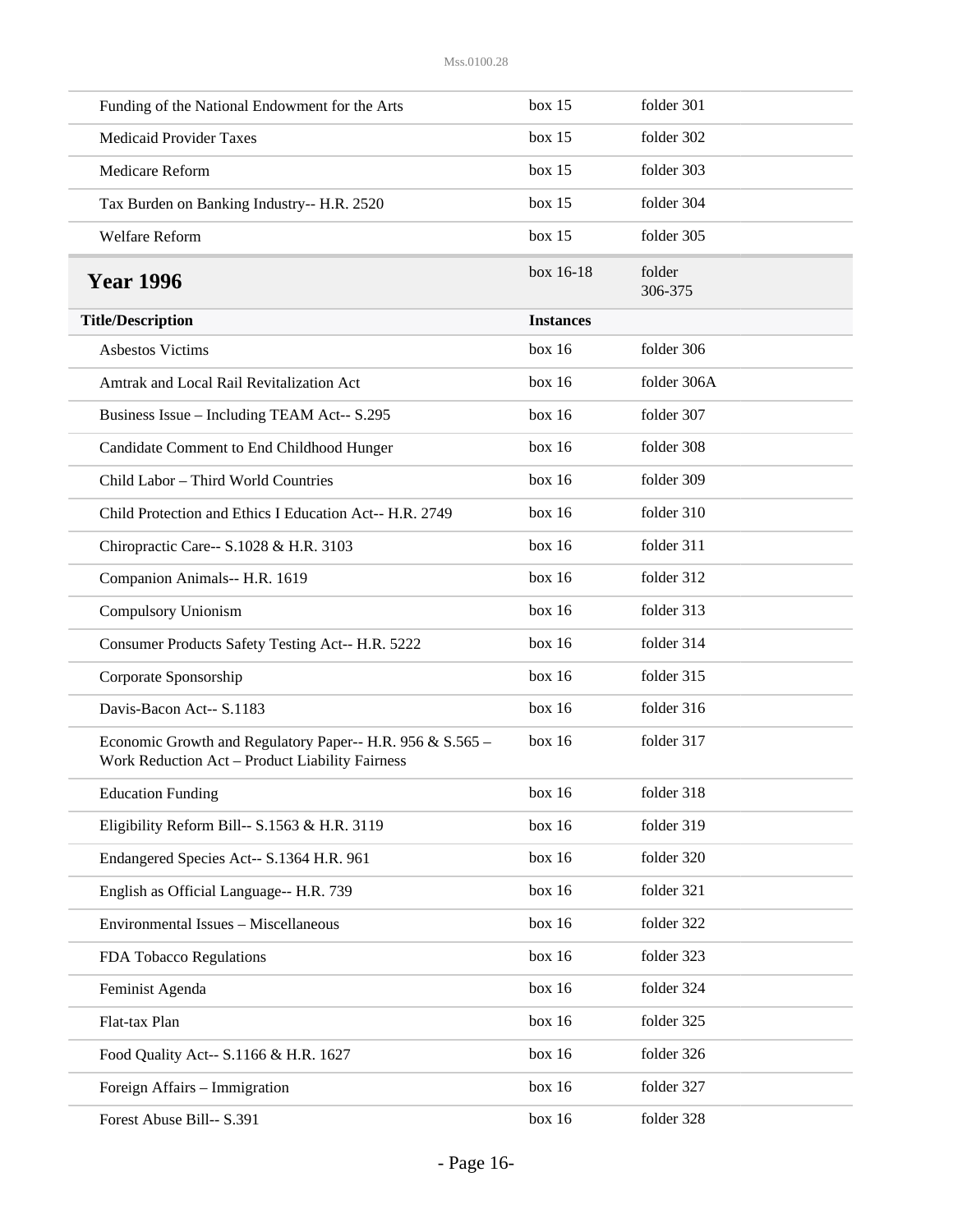| Forestry                                             | box 16 | folder 329 |
|------------------------------------------------------|--------|------------|
| Funding/Budget - Miscellaneous                       | box 16 | folder 330 |
| Headstart                                            | box 17 | folder 331 |
| Health Insurance Reform Act-- S.1028 & H.R. 3103     | box 17 | folder 332 |
| Health Issues - Miscellaneous                        | box 17 | folder 333 |
| Individuals with Disabilities Education-- Act S.1578 | box 17 | folder 334 |
| <b>Inheritance Taxes</b>                             | box 17 | folder 335 |
| International Bill of Human Rights                   | box 17 | folder 336 |
| Kassebaum-Kennedy Health Reform-- S.1028             | box 17 | folder 337 |
| Legislation - Miscellaneous-- I                      | box 17 | folder 338 |
| Legislation - Miscellaneous-- II                     | box 17 | folder 339 |
| Licensing Insurance Agents-- H.R. 1858 & S.650       | box 17 | folder 340 |
| McCain-Feingold Bill-- S.1219 & H.R. 2566            | box 17 | folder 341 |
| Medicaid Disproportionate Share Program              | box 17 | folder 342 |
| Medicare Reform                                      | box 17 | folder 343 |
| Minimum Wage                                         | box 17 | folder 344 |
| Miscellaneous - "Outrage" Letters - Various Issues   | box 17 | folder 345 |
| Morals/Advertising/Drugs                             | box 17 | folder 346 |
| NAFTA - Amendment to Trade Act                       | box 17 | folder 347 |
| National Endowment for the Arts – Funding            | box 17 | folder 348 |
| National Right to Work Act-- S.581                   | box 17 | folder 349 |
| Newborns and Mothers Act-- S.969                     | box 17 | folder 350 |
| Northeast Dairy Compact                              | box 17 | folder 351 |
| Notch Reform                                         | box 18 | folder 352 |
| Older Americans Act - Title V                        | box 18 | folder 353 |
| Optimum Yield-- S.39 & H.R. 39                       | box 18 | folder 354 |
| Overtime Pay-- S.1129                                | box 18 | folder 355 |
| Patent Issues-- H.R. 3490 & S.1961                   | box 18 | folder 356 |
| Pressler Floor Amendment                             | box 18 | folder 357 |
| Republican Support - Miscellaneous                   | box 18 | folder 358 |
| Retirement CD Insurance Removal-- S.799              | box 18 | folder 359 |
| Right to Work-- S.581 & H.R.1279                     | box 18 | folder 360 |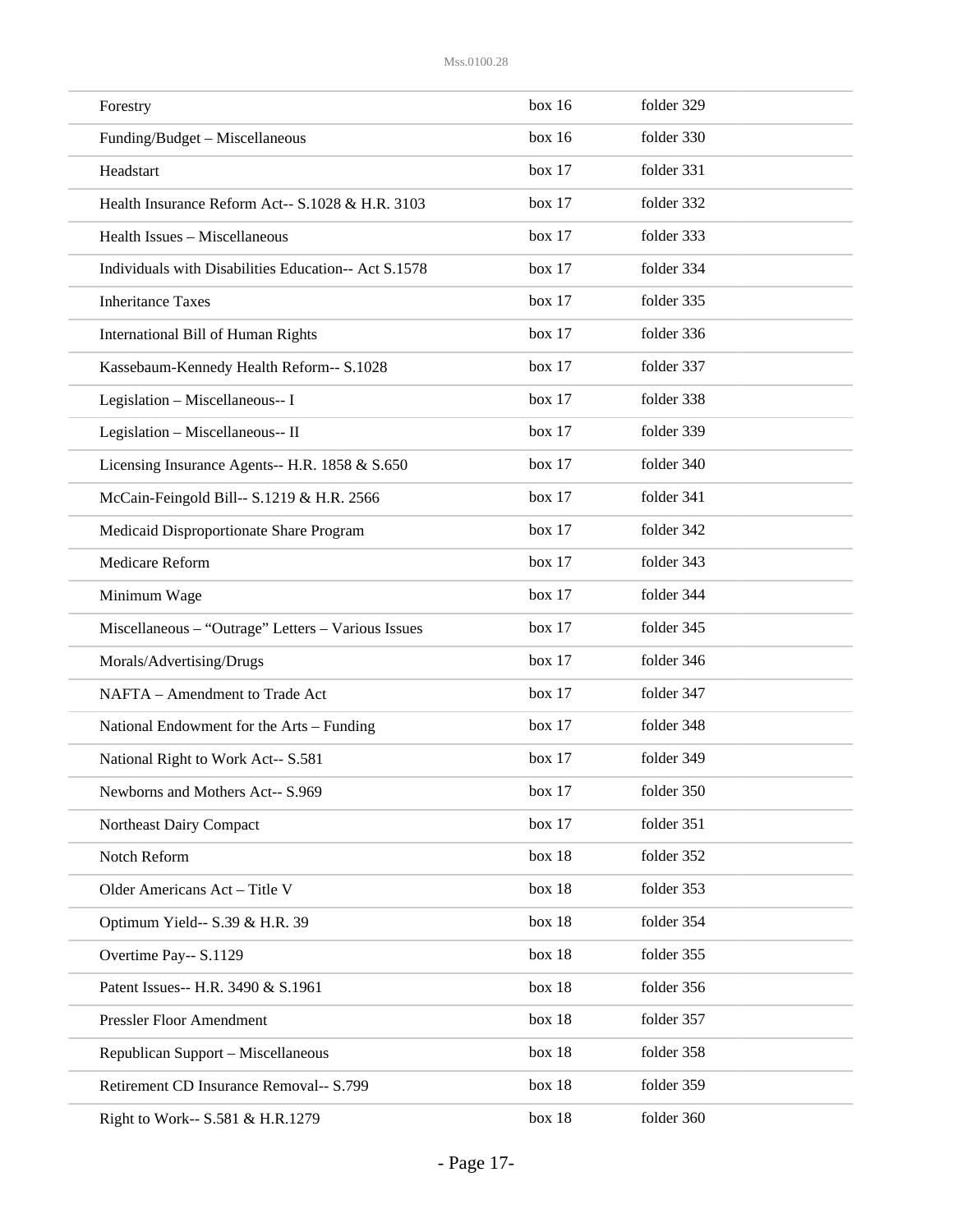| Social Security – Cost of Living                                                      | box 18           | folder 361        |
|---------------------------------------------------------------------------------------|------------------|-------------------|
| Social Security Trust Fund                                                            | box 18           | folder 362        |
| <b>Spectrum Broadcast Auction Issue</b>                                               | box 18           | folder 363        |
| Tax-exempt Status                                                                     | box 18           | folder 364        |
| Tax Reform                                                                            | box 18           | folder 365        |
| Timber Salvage (In-state)                                                             | box 18           | folder 366        |
| Timber Salvage (Out-of-State)                                                         | box 18           | folder 367        |
| Title I - Federal Funds                                                               | box 18           | folder 368        |
| Transportation Issues - Miscellaneous                                                 | box 18           | folder 369        |
| <b>Transportation Trust Fund</b>                                                      | box 18           | folder 370        |
| United States Postal Service Monopoly-- H.R. 3690                                     | box 18           | folder 371        |
| United States Military and Foreign Policy                                             | box 18           | folder 372        |
| Work/Employment - Miscellaneous                                                       | box 18           | folder 373        |
| Work Opportunity Tax Credit Program (WOTC)                                            | box 18           | folder 374        |
| Working Rights - 40 Hour Week-- H.R. 2391 & S.1129                                    | box 18           | folder 375        |
| <b>Year 1997</b>                                                                      | box 19-21        | folder<br>376-447 |
| <b>Title/Description</b>                                                              | <b>Instances</b> |                   |
|                                                                                       |                  |                   |
| Agriculture                                                                           | box 19           | folder 376        |
| "America First"                                                                       | box 19           | folder 377        |
| American Land Sovereignty Protection Act                                              | box 19           | folder 378        |
| Amtrak Trust Fund - Amendment 4025                                                    | box 19           | folder 379        |
| Animal Protection Legislation-- H.R. 594 & H.R. 635                                   | box 19           | folder 380        |
| Animas-La Plata Project - Feingold-Brownback Bill                                     | box 19           | folder 381        |
| <b>Banking Reform</b>                                                                 | box 19           | folder 382        |
| <b>Business Issues</b>                                                                | box 19           | folder 383        |
| Campaign Reform and Campaign Finance Reform                                           | box 19           | folder 384        |
| Campaign Finance Reform - In-state                                                    | box 19           | folder 385        |
| Campaign Finance Reform - Out-of-State                                                | box 19           | folder 386        |
| CEDAW – Convention on the Elimination of All Forms of<br>Discrimination Against Women | box 19           | folder 387        |
| China - Most Favored Nation Status Renewal                                            | box 19           | folder 388        |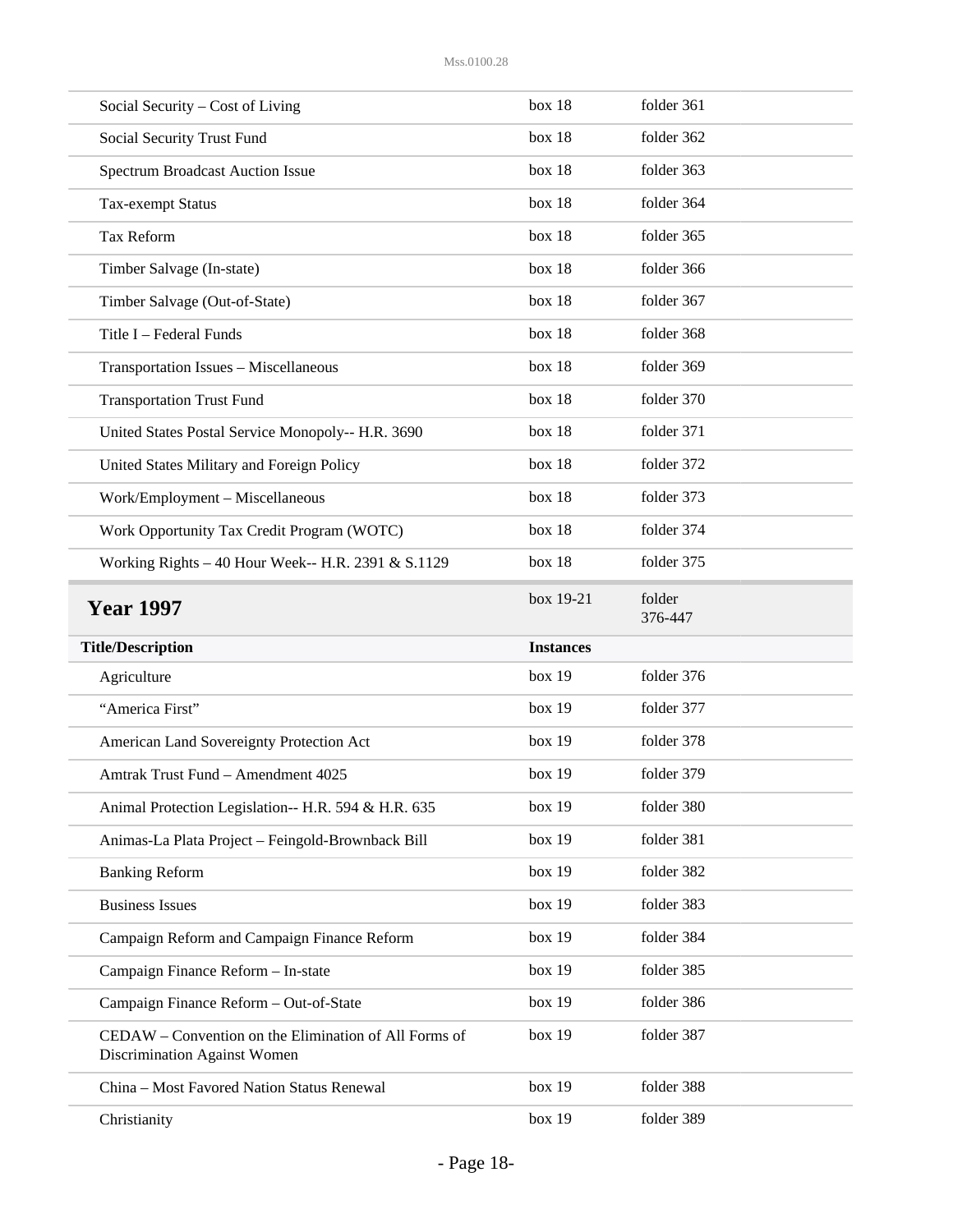| Clinton, President William J.                                                                                           | box 19 | folder 390 |
|-------------------------------------------------------------------------------------------------------------------------|--------|------------|
| <b>Congressional Reform</b>                                                                                             | box 19 | folder 391 |
| <b>Consumer Products Animal Testing</b>                                                                                 | box 19 | folder 392 |
| Credit Unions vs. Banks - Credit Union Membership Access<br>Act                                                         | box 19 | folder 393 |
| Discrimination - Age, Sexual Orientation, and Gender                                                                    | box 19 | folder 394 |
| Education - Reforms and Revocation of N.E.A. Charter-- H.R.<br>1130                                                     | box 19 | folder 395 |
| <b>Employment and Urban Development</b>                                                                                 | box 19 | folder 396 |
| <b>Environmental Issues and National Parks</b>                                                                          | box 19 | folder 397 |
| E.P.A. – Clean Air Act revisions and other issues                                                                       | box 19 | folder 398 |
| Family Friendly Workplace Act                                                                                           | box 19 | folder 399 |
| F.D.A. - Tobacco Regulations - Jeffords Reform Bill                                                                     | box 19 | folder 400 |
| Federal Estate Tax                                                                                                      | box 19 | folder 401 |
| Federal Estate Tax Elimination Legislation                                                                              | box 19 | folder 402 |
| Fibromyalgia - Legislative Support for                                                                                  | box 19 | folder 403 |
| Fiscal Year Budget for 1998 – Nursing Education Act – NLRB<br>and VA Budget                                             | box 19 | folder 404 |
| <b>Foreign Relations</b>                                                                                                | box 19 | folder 405 |
| Foreign Trade                                                                                                           | box 20 | folder 406 |
| Funding Non-Profit Organizations                                                                                        | box 20 | folder 407 |
| General Legislation                                                                                                     | box 20 | folder 408 |
| Health Care Issues and Reform – General Issues and The<br><b>CHILD Act</b>                                              | box 20 | folder 409 |
| <b>Health Issues</b>                                                                                                    | box 20 | folder 410 |
| Homosexuality                                                                                                           | box 20 | folder 411 |
| Hunger                                                                                                                  | box 20 | folder 412 |
| Israel                                                                                                                  | box 20 | folder 413 |
| <b>Medical Benefits for Veterans</b>                                                                                    | box 20 | folder 414 |
| <b>Medical Research</b>                                                                                                 | box 20 | folder 415 |
| Medicare Changes                                                                                                        | box 20 | folder 416 |
| Medicare Fee Schedule (Health Care Financing Administration;<br>Reconciliation Bill; Commerce Committee - Section 4605) | box 20 | folder 417 |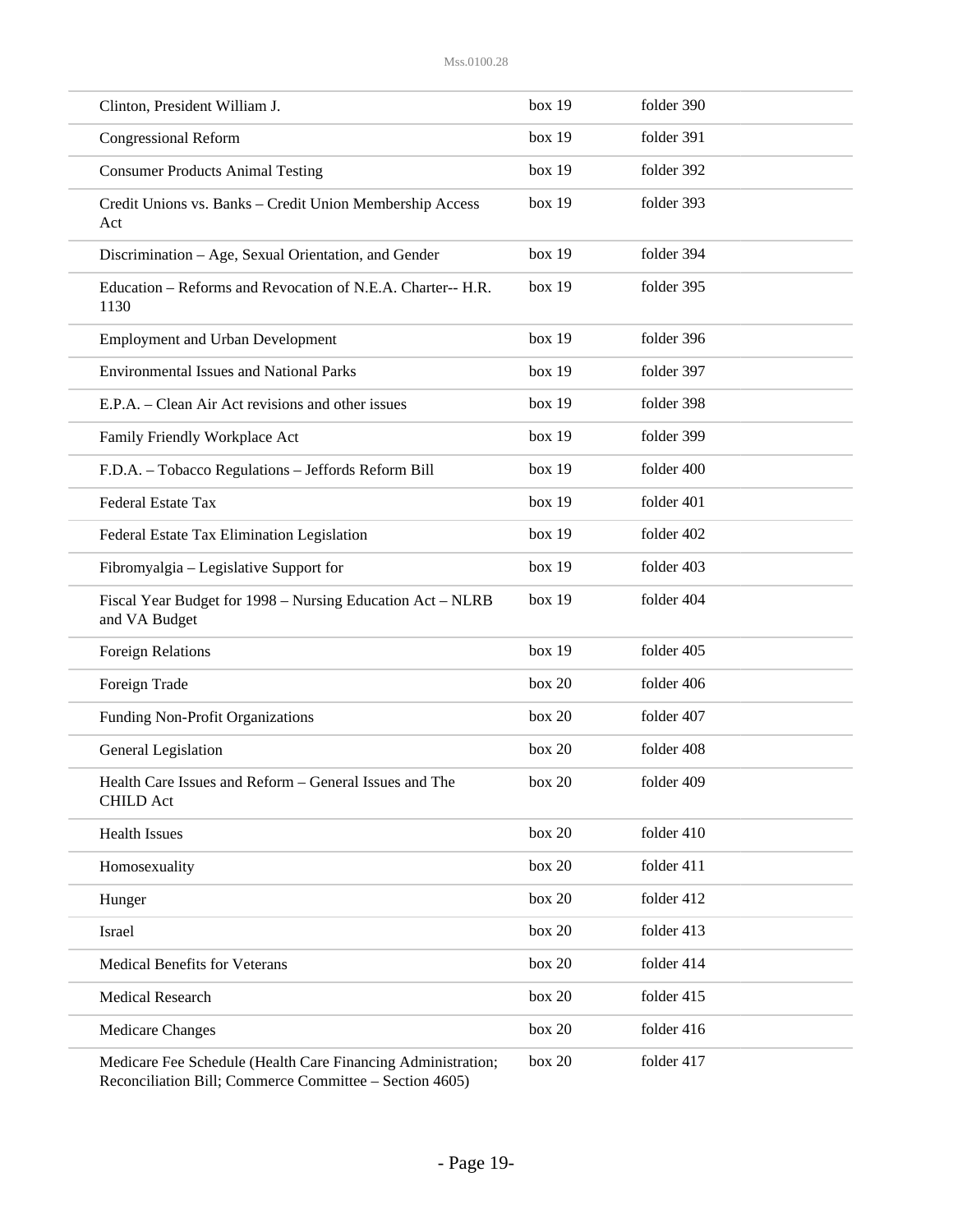| Medicare – Shift from Part A to Part B; Diabetes; Home Care<br>Oxygen Reimbursement Cuts; Chemotherapy Reimbursements;<br>Prospective Payment System; Various Issues | box 20 | folder 419 |
|----------------------------------------------------------------------------------------------------------------------------------------------------------------------|--------|------------|
| Miscellaneous Issues                                                                                                                                                 | box 20 | folder 420 |
| Miscellaneous Issues - Postcards                                                                                                                                     | box 21 | folder 421 |
| $Miscellaneous - "Outrage" letters - various issues$                                                                                                                 | box 21 | folder 422 |
| NAFTA - Fast Track Extension-- S.1269 & H.R. 2621                                                                                                                    | box 21 | folder 423 |
| National Endowment for the Arts                                                                                                                                      | box 21 | folder 424 |
| National Endowment for the Arts - Funding                                                                                                                            | box 21 | folder 425 |
| National Institutes of Health and National Eye Institute - Mack<br>Amendment                                                                                         | box 21 | folder 426 |
| National Labor Relations Board Appointment - Sarah Fox                                                                                                               | box 21 | folder 427 |
| 105th Congress Policy Concerns                                                                                                                                       | box 21 | folder 428 |
| Politicians - Individual                                                                                                                                             | box 21 | folder 429 |
| <b>Republican Party</b>                                                                                                                                              | box 21 | folder 430 |
| Real Estate Settlement Procedures Act - RESPA                                                                                                                        | box 21 | folder 431 |
| Rehabilitation Act-- S.1061 & H.R. 2264                                                                                                                              | box 21 | folder 432 |
| S.A.F.E. Act – S.511 & H.R. 867                                                                                                                                      | box 21 | folder 433 |
| Satellite Home Viewer Act-- S.1422 & H.R. 2921                                                                                                                       | box 21 | folder 434 |
| Social Security - Various Issues                                                                                                                                     | box 21 | folder 435 |
| Softwood Lumber Agreement                                                                                                                                            | box 21 | folder 436 |
| Superfund Law                                                                                                                                                        | box 21 | folder 437 |
| Taxes - Reconciliation Bill                                                                                                                                          | box 21 | folder 438 |
| Team Work for Employees and Management (TEAM) Act--<br>S.295                                                                                                         | box 21 | folder 439 |
| <b>Tobacco Products Regulation</b>                                                                                                                                   | box 21 | folder 440 |
| <b>Transportation Systems</b>                                                                                                                                        | box 21 | folder 441 |
| Treaties - Chemical Weapons Treaty - Peace Talks with North<br>Korea                                                                                                 | box 21 | folder 442 |
| Unions - Beck Act and Various Issues                                                                                                                                 | box 21 | folder 443 |
| <b>United Nations</b>                                                                                                                                                | box 21 | folder 444 |
| <b>Voting Rights</b>                                                                                                                                                 | box 21 | folder 445 |
| Welfare Reform                                                                                                                                                       | box 21 | folder 446 |
| Workers' Rights                                                                                                                                                      | box 21 | folder 447 |